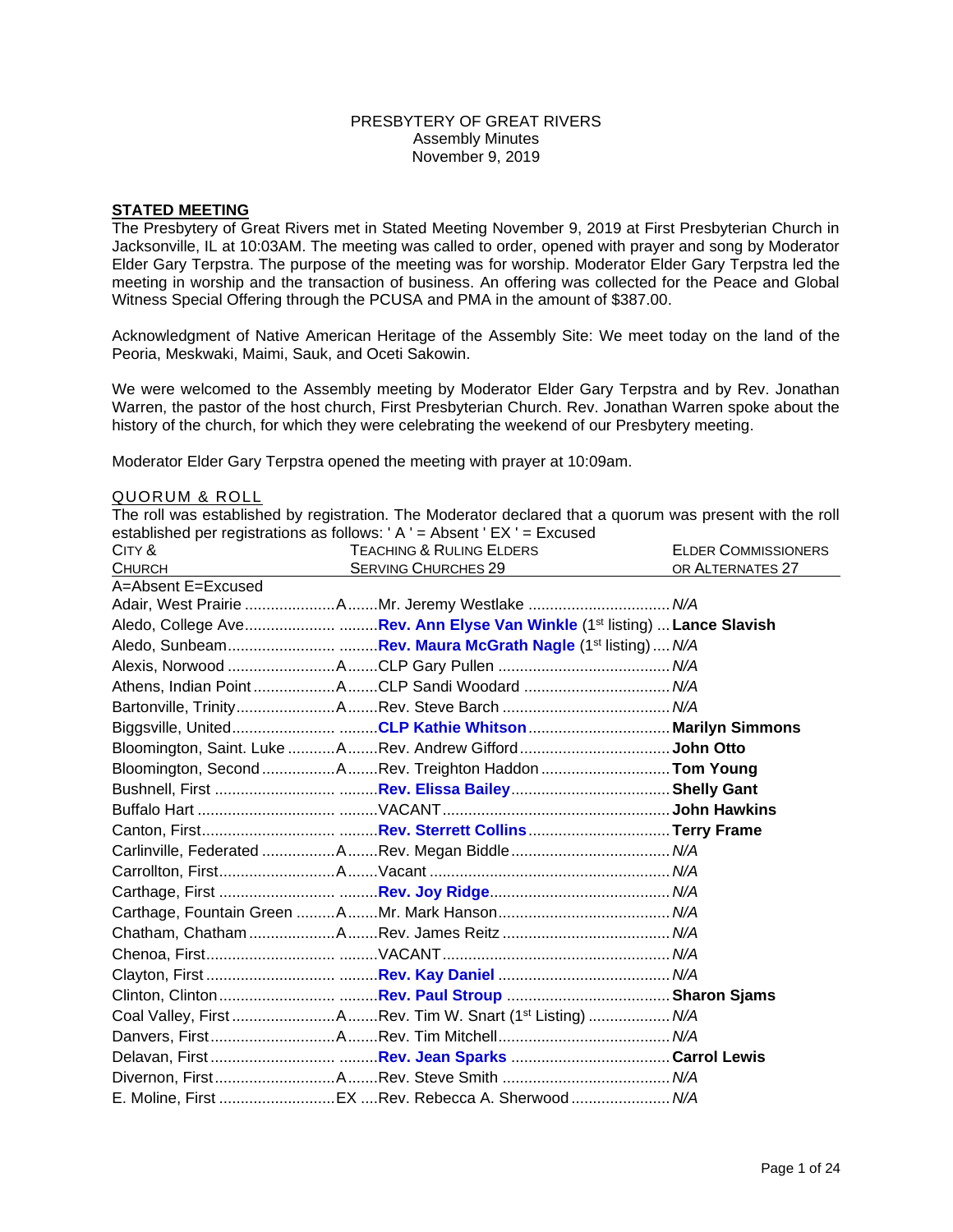|  | Elmwood, First Rev. Marla Bauler (1 <sup>st</sup> Listing) N/A        |                     |
|--|-----------------------------------------------------------------------|---------------------|
|  | Eureka, Eureka CLP Bob Montgomery Norma Foley                         |                     |
|  |                                                                       |                     |
|  |                                                                       |                     |
|  |                                                                       |                     |
|  |                                                                       |                     |
|  |                                                                       |                     |
|  |                                                                       |                     |
|  |                                                                       |                     |
|  | Jacksonville, FirstRev. Jonathan Warren  Dave Truesdale               |                     |
|  |                                                                       |                     |
|  |                                                                       |                     |
|  |                                                                       |                     |
|  |                                                                       |                     |
|  |                                                                       |                     |
|  |                                                                       |                     |
|  | Macomb, Scotland Trinity Rev. Gary Elg (2 <sup>nd</sup> Listing)  N/A |                     |
|  | Mason City, UnitedEX Rev. Charlotte Poetschner N/A                    |                     |
|  | Media, Community ACLP Amy Booker Hirsch  N/A                          |                     |
|  |                                                                       |                     |
|  |                                                                       |                     |
|  |                                                                       |                     |
|  |                                                                       |                     |
|  |                                                                       |                     |
|  |                                                                       |                     |
|  |                                                                       |                     |
|  |                                                                       |                     |
|  |                                                                       |                     |
|  |                                                                       |                     |
|  | Normal, New CovenantEX Rev. Robert W. Ryder  N/A                      |                     |
|  | Normal, New CovenantEX Rev. Susan M. Ryder  N/A                       |                     |
|  |                                                                       |                     |
|  |                                                                       |                     |
|  |                                                                       |                     |
|  |                                                                       |                     |
|  |                                                                       |                     |
|  |                                                                       | <b>Mary Jo Mays</b> |
|  |                                                                       |                     |
|  |                                                                       |                     |
|  |                                                                       |                     |
|  | Pleasant Plains, Farmingdale ARev. Lonna Chang-Ren Lee  N/A           |                     |
|  |                                                                       |                     |
|  |                                                                       |                     |
|  |                                                                       |                     |
|  |                                                                       |                     |
|  |                                                                       |                     |
|  | Rock Island, Good Shepard  Rev. James Benson James Bertelsen          |                     |
|  | Rock Island, South Park Rev. Blake Severson  N/A                      |                     |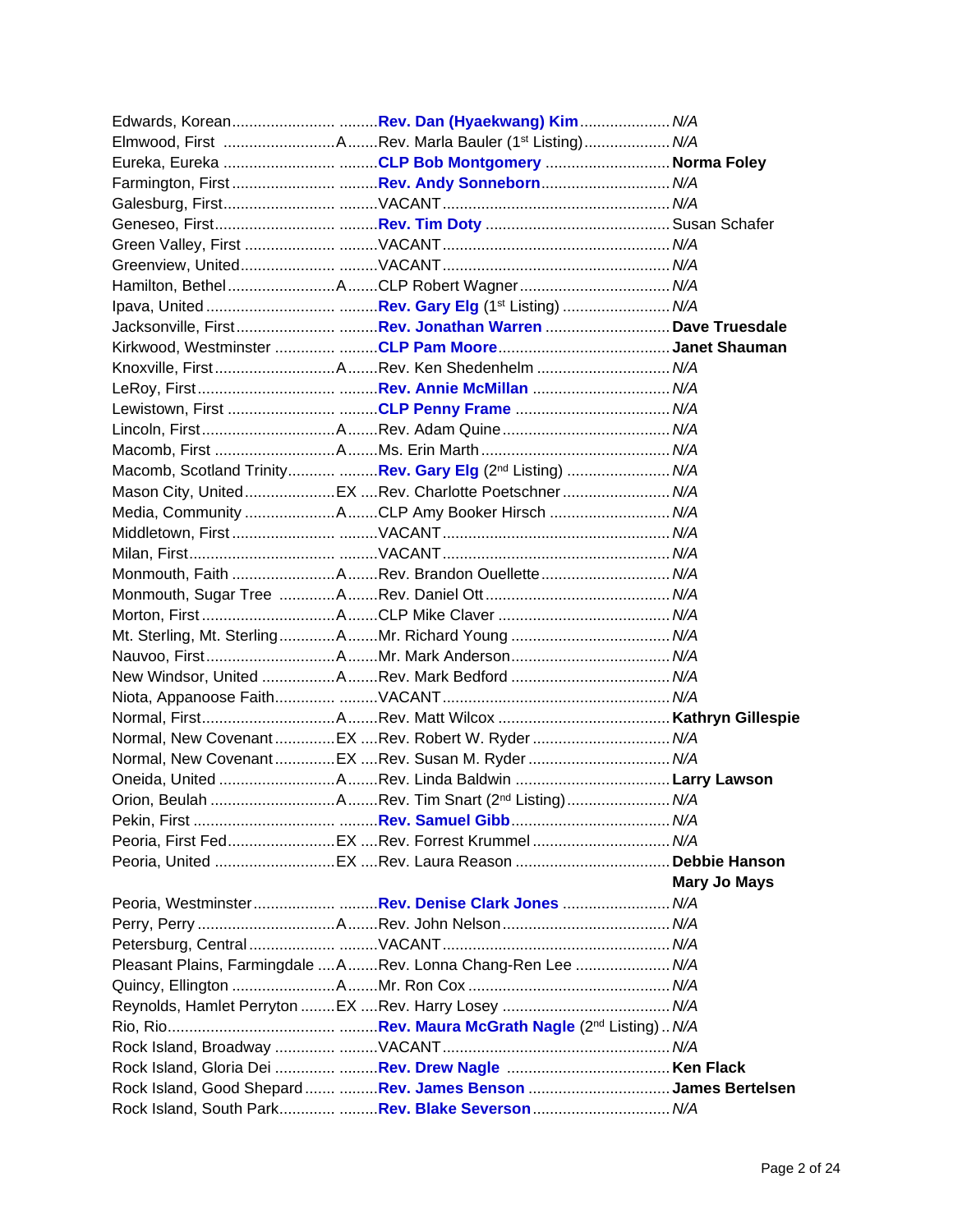|                                                                                                                                                                                                                                                                | Springfield, HopeEX Rev. Charles S. Goodman  LaCleta Hale                         |               |
|----------------------------------------------------------------------------------------------------------------------------------------------------------------------------------------------------------------------------------------------------------------|-----------------------------------------------------------------------------------|---------------|
|                                                                                                                                                                                                                                                                | Springfield, Knox Rev. Paula CarmichaelJacqueline Stites                          |               |
|                                                                                                                                                                                                                                                                |                                                                                   |               |
|                                                                                                                                                                                                                                                                |                                                                                   |               |
|                                                                                                                                                                                                                                                                |                                                                                   |               |
|                                                                                                                                                                                                                                                                |                                                                                   |               |
|                                                                                                                                                                                                                                                                |                                                                                   |               |
|                                                                                                                                                                                                                                                                |                                                                                   |               |
|                                                                                                                                                                                                                                                                |                                                                                   |               |
|                                                                                                                                                                                                                                                                |                                                                                   |               |
|                                                                                                                                                                                                                                                                |                                                                                   |               |
|                                                                                                                                                                                                                                                                |                                                                                   |               |
|                                                                                                                                                                                                                                                                |                                                                                   |               |
|                                                                                                                                                                                                                                                                |                                                                                   |               |
|                                                                                                                                                                                                                                                                | Washington, Washington ARev. Linda Philabaun  Bill Strawbridge                    |               |
|                                                                                                                                                                                                                                                                |                                                                                   |               |
|                                                                                                                                                                                                                                                                | Woodhull, UnitedARev. Cheyanna Losey N/A                                          |               |
|                                                                                                                                                                                                                                                                |                                                                                   |               |
|                                                                                                                                                                                                                                                                | Yates City, FaithARev. Marla Bauler (2 <sup>nd</sup> Listing) N/A                 |               |
| Elder Lance Slavish, College Ave<br>Elder Dick Whittington, Viola<br>Rev. Blake Severson<br>Rev. Almut Spalding, VM<br>Rev. Jessica Hawkinson, VM<br>Rev. Chip Roland, VM<br>Rev. Siobhan Warren, M@L<br>Rev. Gerald Boutelle, HR<br>Rev. Joyce Chamberlin, HR | VALIDATED, AT LARGE, HONORABLY RETIRED, MINISTERS PRESENT.                        | TOTAL: 08     |
| Rev. Kathy Stoner-Lasala, HR                                                                                                                                                                                                                                   |                                                                                   |               |
| Rev. Dr. Carolyn Weber, HR                                                                                                                                                                                                                                     |                                                                                   |               |
|                                                                                                                                                                                                                                                                | ADMINISTRATION & VISIONING TEAM MEMBERS, COMMITTEE CHAIRS                         | <b>TOTAL:</b> |
| (Not Listed Elsewhere - voting members of Presbytery)<br>N/A                                                                                                                                                                                                   |                                                                                   |               |
|                                                                                                                                                                                                                                                                |                                                                                   |               |
| MODERATOR / MODERATOR ELECT OR PRIOR MODERATOR<br>(Not Listed Elsewhere - voting members of Presbytery)<br><b>Elder Gary Terpstra</b>                                                                                                                          |                                                                                   | TOTAL: 02     |
| Elder Mike Orr                                                                                                                                                                                                                                                 |                                                                                   |               |
| Merle Fox-COM                                                                                                                                                                                                                                                  | OTHERS PRESENT - Pby committee members/corresponding members (voice without vote) | TOTAL: 0      |
| Chais Roseland, Ohio Valley Presbytery                                                                                                                                                                                                                         |                                                                                   |               |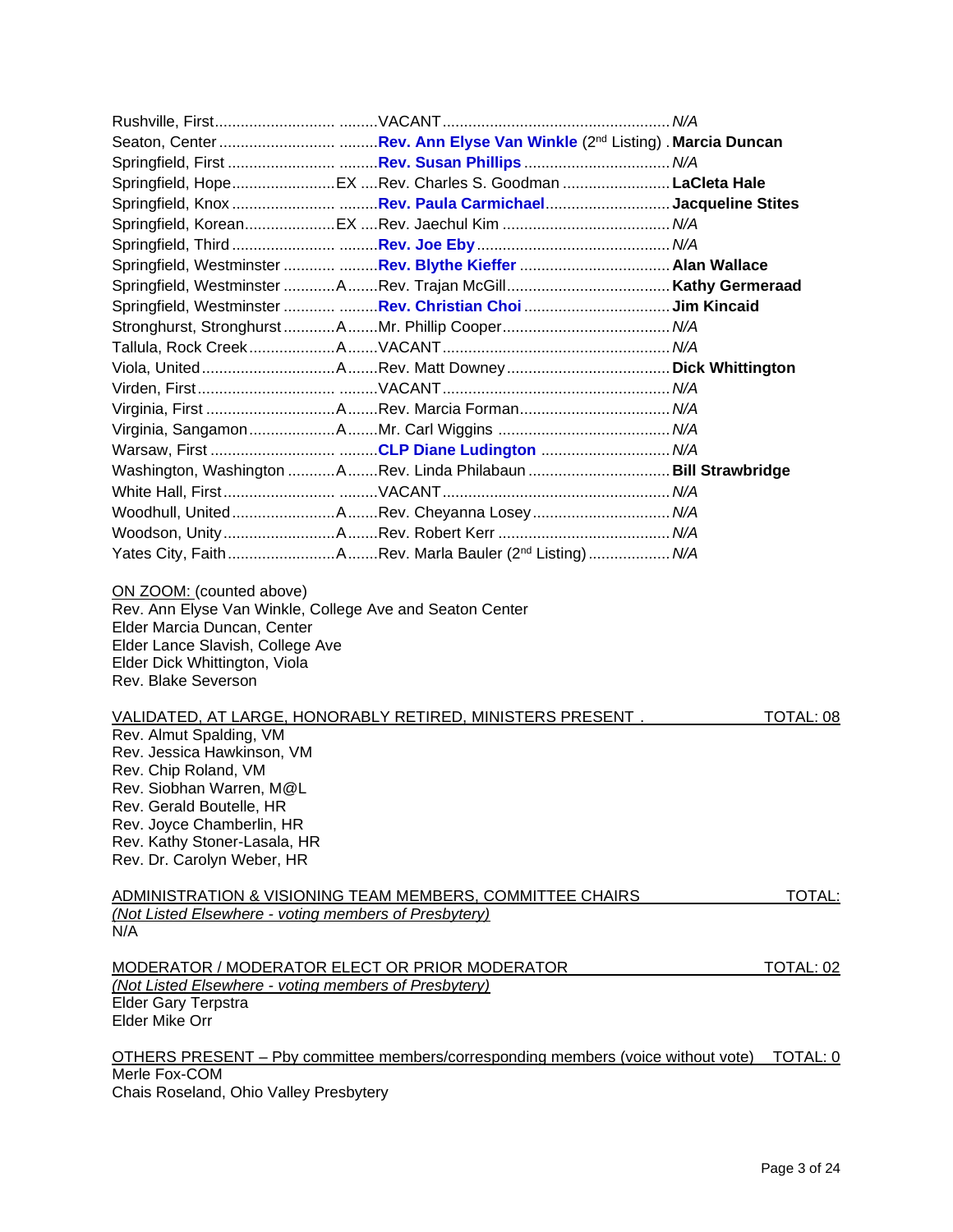| OTHERS PRESENT - Ruling Elders, Visitors, Inquirers/Candidates (without voice/vote): | TOTAL: 06 |
|--------------------------------------------------------------------------------------|-----------|
| Mary Fox                                                                             |           |
| Kathy Goranson                                                                       |           |
| <b>Frank LasalaTim McGee</b>                                                         |           |
| Mike Paddock                                                                         |           |
| Mag Paddock                                                                          |           |
| <b>Cathy Strawbridge</b>                                                             |           |
| <b>PRESBYTERY STAFF</b>                                                              | TOTAL: 01 |
| Rev. Ryan Landino                                                                    |           |
| TOTAL ATTENDANCE                                                                     | 73        |

### **INTRODUCTIONS**

- Introduction of new Minister Members of the Presbytery.
- Rev. John Shear was recognized as a new Minister Member of the Presbytery. He is the new called and installed at Third Presbyterian Church in Springfield, IL.
- Introduction of new Ruling Elder Commissioners. New commissioners were introduced from their tables.

## **CORRESPONDING MEMBERS**

**MSA** to seat corresponding members: Rev. Chris Roseland, Presbyterian Mission Agency, Presbytery of Ohio Valley.

The Docket was adopted with no changes

### **CURRENT BUSINESS**

**MSA** that all written reports be entered into the permanent minutes. **MSA** the Omnibus Motion which contained the Stated Clerk's Report and the Report of the Leadership Team.

### **PRESBYTERIAN MISSION AGENCY**

Report from the Presbyterian Mission Agency by Rev. Chris Roseland. Certificates were given out to Trinity in Bartonville, First Pres Delevan, Federated Church Carlinville, First Pres of Knoxville, New Winsor, New Winsor, First United Monmouth, First Pres Springfield, Gloria Dei Rock Island, Good Shepherd Rock Island, South Park Rock Island, Washington Pres, First Pres Galesburg, First Pres Lincoln, First Pres Macomb, Farmingdale Pleasant Plains, Westminster Peoria, First Pres Normal, Hope Pres Springfield, First Pres Virden.

### **NOMINATING COMMITTEE REPORT**

Moderator Elder Gary Terpstra, chair of Nominating Committee:

The following slate was presented:

- Elder Diane Ludington as moderator elect of the presbytery for 2020.
- Elder Bill Strawbridge as treasurer of the presbytery for 2020.

#### Committee on Ministry

Elder Kathie Whitson for a second term and as chair, class of 2022. Rev. Joanne Hinds for a first term, class of 2022. Rev. Kathy Mitchell for a first term, class of 2022. Rev. Joy Ridge for a first term, class of 2022.

Committee on Preparation for Ministry Elder Sheila Sheer for a second term, class of 2022. Elder Jim Strickland for a first term, class of 2022.

Visioning Team:

Elder Stephanie McCullough for a first term, class of 2022.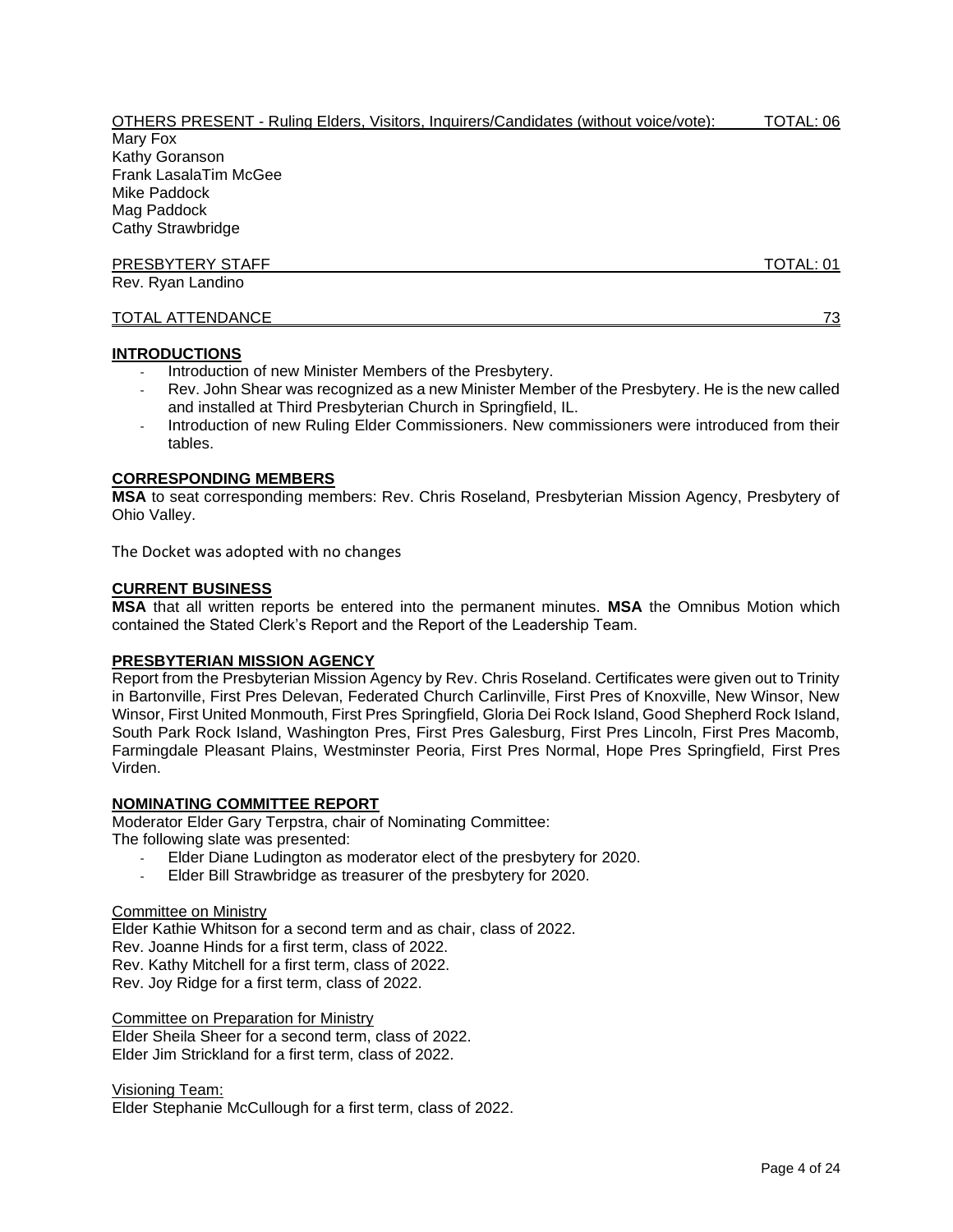Elder Lance Slavish to a second term, class of 2022.

2020 Commissioners to General Assembly: Rev. Maura McGrath Nagle Rev. Chuck Goodman Elder Diane Ludington Elder Penny Frame Young Adult Advisory Delegate Kaitlyn McCullough

2020 Alternate Commissioners to General Assembly: Rev.Matt Wilcox Rev. Drew Nagle Elder Kathie Whitson Elder Julio Garcia

There were no additional nominations from the floor. **MA** the slate as presented.

## **WORSHIP**

Dr. Timothy L McGee, Chaplain/Assistant Professor of Religion, Illinois College and Rev. Jonathan Warren, First Presbyterian Church, Jacksonville preached the Word. The Scripture reading was from Acts 10:25-34 and the sermon title was "The Holy Spirit is Loose."

### **ANNOUNCEMENTS:**

- Rev. Dr. Kathy Stoner-Lasala: Rev. Linda Baldwin has published her first volume of her trilogy. It is titled: Even in Death, Love Pursues Us.
- Rev. Joyce Chamberlain spoke about a table of book give aways!
- Rev. Susan Phillips Springfield area pastors who ordered calendars she has them. With a few extras. Also, First Pres in Springfield hosted a concert on behalf of the Presbyterian Illinois Home.
- Rev. Carolyn Weber becoming trained in healing touch spiritual practitioner.
- Rev. Sam Gibb Pekin Presbyterian Church has been looking for solar panels and have found an opportunity to do so without paying for the panels themselves. This was in the newsletter as well a couple of years ago and will be run again.
- Elder Merle Fox tomorrow at 4pm the Presbytery is invited to Kirby Ballard's commissioning service at White Hall.

### **ADMINISTRATION TEAM REPORT**

Elder Julio Garcia.

- Nominated for the nominating committee **MA** and there were no additional nominations from the floor: Elder Gary Terpstra, class of 2020, chair, and term 2 Elder Julio Garcia, class of 2022, term 1 Rev. Richard Johnson, class of 2020, term 1 Marcia Duncan, class of 2022, term 2
- MA that First Presbyterian Church is able to proceed with the selling of their Manse as the way has been made clear.
- Second reading of the By-Law change: **MA** Article VIII, Section 6, a #2: Change to: Administration Team Approve or disapprove requests from local churches dealing with loans, purchases of property and sales and then report to the Presbytery.
- The following change to the Manual of Operations was presented: **MA** Personnel Policy: Section III Part 16. Remove the first paragraph and replace with the following: Part-time staff members, including both salaried and hourly employees, are those who are employed to work less than the full weekly schedule. All part-time employees are eligible for the following: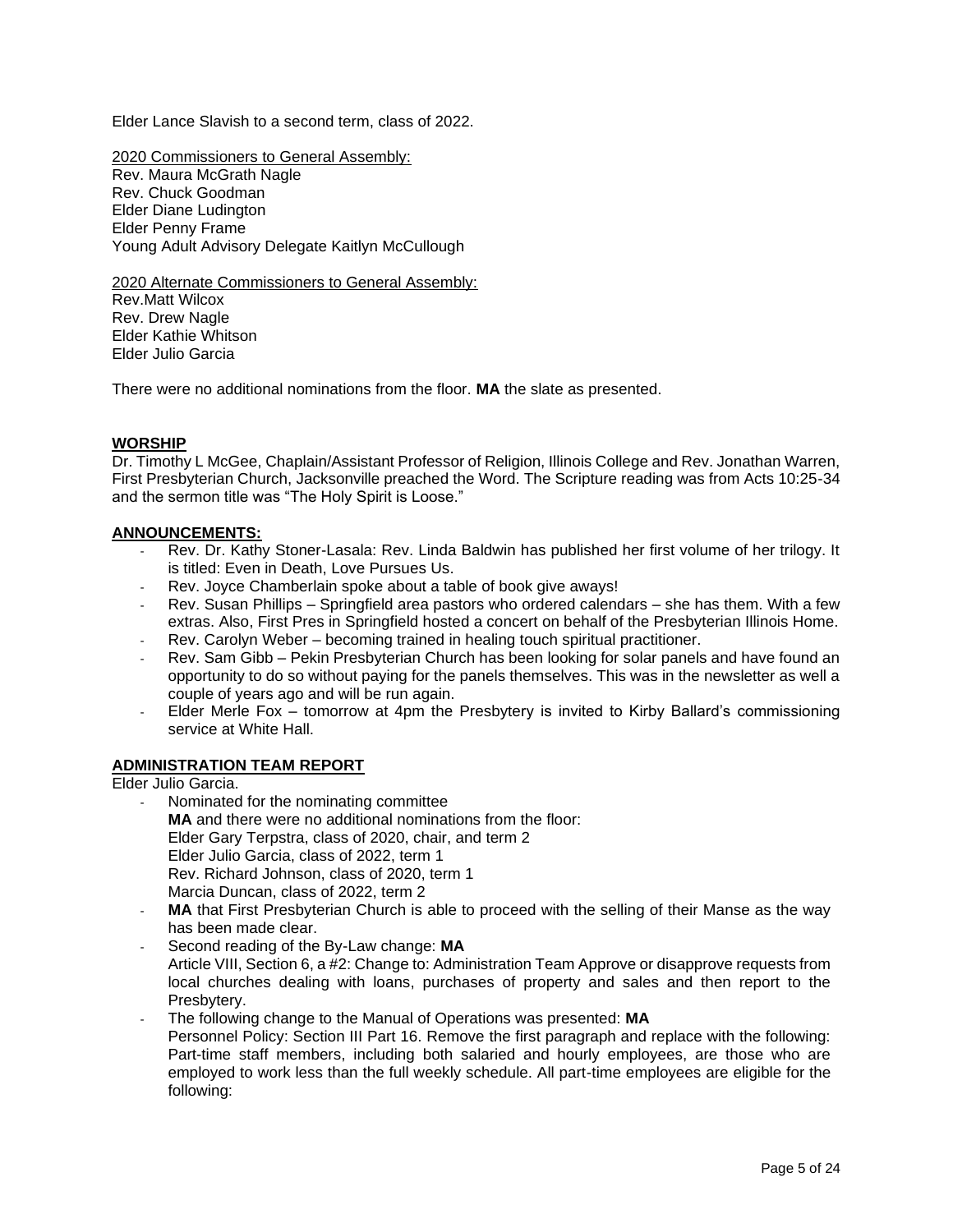# **ADMINISTRATION COMMISSION**

Rev. Drew Nagle

- Move that the Presbytery of Great Rivers confirm the following actions: **MA**
	- 1. To dissolve the union relationship of the Union Church of Cooksville. Action to dissolve with effective date September 17, 2019 and report through the Presbytery Clerk to the General Assembly.
	- 2. To dissolve the First Presbyterian Church of Cooksville. Action to dissolve with effective date September 17, 2019 and through the Presbytery Clerk report to the General Assembly.

# **BILLS AND OVERTURES REPORT**

Moderator Elder Gary Terpstra **MA**

- The Bills and Overtures Committee recommends that the Presbytery of Great Rivers vote NOT to concur with the following overture, with the addition of comments:
- Shall G-3.0303(c) be amended as follows: [Text to be added is shown as italic.]
- G-3.0303(c) Relations with Sessions
- C. establishing minimum compensation standards *including provisions for severance payments* for pastoral calls and Certified Christian Educators and Certified Associate Christian Educators within the presbytery.
- Add the following comment:

The General Assembly Permanent Judicial Commission case that is referenced in the rationale of this overture is from one of our own churches, and as such, we the presbytery have a unique relationship with this overture. Because we are the presbytery from which the original precedent is cited, our concurrence may communicate a different importance than other concurring presbyteries. We understand that the church involved in the original GAPJC case has not been involved in the creation of this overture, and we had the opportunity to speak with a representative of the church who was involved in the original case. We acknowledge the pain that was experienced through the process of this GAPJC case and its lasting repercussions. Even though the final decision sided with the church, the events of the GAPJC case changed the narrative of the relationship between the West Prairie Presbyterian Church and the Presbytery of Great Rivers, and there remains a lack of a sense of closure from these events. We believe it is a privilege and a responsibility to honor all of our churches and to work to repair broken relationships in our community. Since there is no path to "abstain" from a vote (abstaining is tantamount to a no vote), we recommend extending a no vote in the spirit of abstaining as a gift of grace to the church so impacted by this case, and if a process of healing remains available to us, this may be a possible step towards achieving it. At the same time, we trust that the merits of the broader implications of the goals of this overture should be faithfully discerned by other presbyteries, and if the way be clear, our commissioners can take it up in earnest at the next General Assembly. Our churches are the presbytery, and we recommend choosing to side in solidarity with our presbytery, as a presbytery. We recommend that we do not concur with this overture.

## **COMMITTEE ON MINISTRY**

CLP Kathie Whitson

- **MA** to allow First Presbyterian Church of Geneseo to waive G-2.0404 and allow Joan Crider and Diane Hartsock to serve another term of 3 years as Deacons after their current 6 years expires at the end of 2019.
- MA to add the following policy to the COM manual of operations: Section II: Part 8 - Scheduled Communion in Local Church

Communion is to be served in the local church during worship as authorized by the session and administered by a minister of the Word and Sacrament. The Book of Order also allows Trained Ruling Elders to administer the Sacraments in limited conditions. Most churches schedule communion to be served on a regular basis and at other special times during the year. Then the pastor (minister of Word and Sacrament or Commissioned Ruling Elder) of a local church is not available on a Sunday when communion is scheduled, the following is suggested.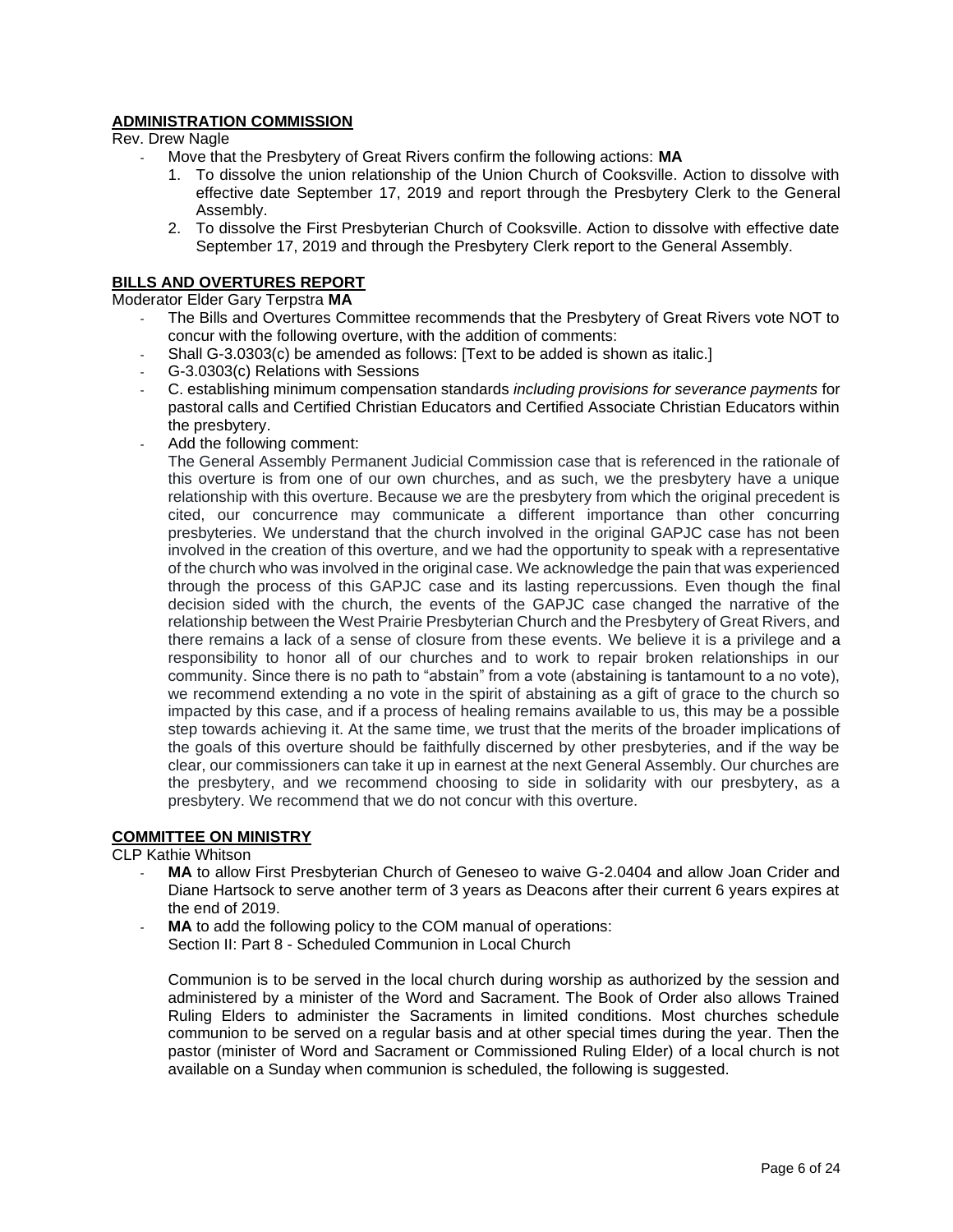This does not apply to the celebration of home communion served by ruling elders and/or deacons, please refer to BOO W-3.0414, third paragraph.

- 1. The best solution is for session to change the day Communion is served to a day the pastor is available.
- 2. The next choice would be to have a minister of Word and Sacraments (properly authorized) preach and administer the Sacraments on the day scheduled.
- 3. When these two suggestions are not readily available, the Book of Order allows the presbytery to authorize and train ruling elders to administrate the Lord's Supper in the absence of pastors (W-3.0410). Great Rivers Presbytery will use the following guidelines for this practice:
	- a: In consultation with the COM Ministry Partner, a session may request ruling elders be trained to Administer Communion.
	- b: COM, if they so agree, will arrange for the proper training by a Minister of Word and Sacrament. This training will include but not limited to the theology of the Sacrament, the liturgy of communion and hands on rehearsal.
	- c: The request to COM for elders by name to be trained and the names of elders trained, the date(s) of the training and who did the training must be entered in regular session minutes.
	- d: COM will authorize the trained elders to serve communion in their local church in the absence of the minister and report this authorization to presbytery.
	- e: This authorization is valid for three years but may be renewable.
- 4. Home Communion may be celebrated by two or more people in ordered ministry as described in W-3.0414. This is not subject to the above guidelines.
- **MA** for the Presbytery of Great Rivers to form an Administrative Commission for Green Valley to assist them in the process of dissolution & distribution of assets. Documentation has been gathered and shared in the committee's Dropbox file. Current action being taken: 1) Lead Presbyter Rev Ryan Landino and Rev Christian Choi are working together to verify and conduct a Mid-Level Council background & credential check. 2) Requested and received polity advice from Rev Tim Cargill, GA Stated Clerk for clear understanding and interpretation of Book of Order G - 2.0505a(2) and its potential application in this instance. Copy of the email communication has been placed into the COM Dropbox file. 3) Rev Sterrett Collins will communicate and work with Hyaekwong Kim to ensure that he is enrolled to participate in ordination exams to be offered in January/February 2020.
- At this time, there is no motion coming from the committee to the Assembly on this matter. It is hoped to have all ready for the scheduled February 2020 Presbytery Assembly meeting.
- Everything is better with PIE!!!! Pies were given as a thankfulness to the following rotating off COM this year: James Benson, Dean Bidney, Roger Mixer, Susan Phillips, Chip Roland, Leland Wright.

#### - **VISIONING TEAM REPORT**

Rev. Jonathan Warren

- A video presentation from the Rev. Dr. Cheyanna Losey of United Church of Woodhall about her Sabbatical from June through August. The Sabbatical allowed for for the congregation and me to rest, reflect, and renew their commitment to being a part of this worshipping community. There were several parts to her sabbatical which included connecting with family, attending a spiritual health conference, journaling, reading and play.
- The Rev. Jessica Dawson will share a short video clip about the Theological Lux program.
- A slideshow presentation about the Florida Mission Trip to the Florida Panhandle in October Some members of the team will be able to attend the Assembly to speak to their experiences during breaks and over lunch.
- Continuing Education \$320 for the Rev. Dr. Linda Philabaun of Washington, to go to a retreat center in Stockton, IL.
- Bucks for Blessings \$1,000 to Hamlet Perryton, Reynolds to start a Mothers of Preschoolers (MOPS) group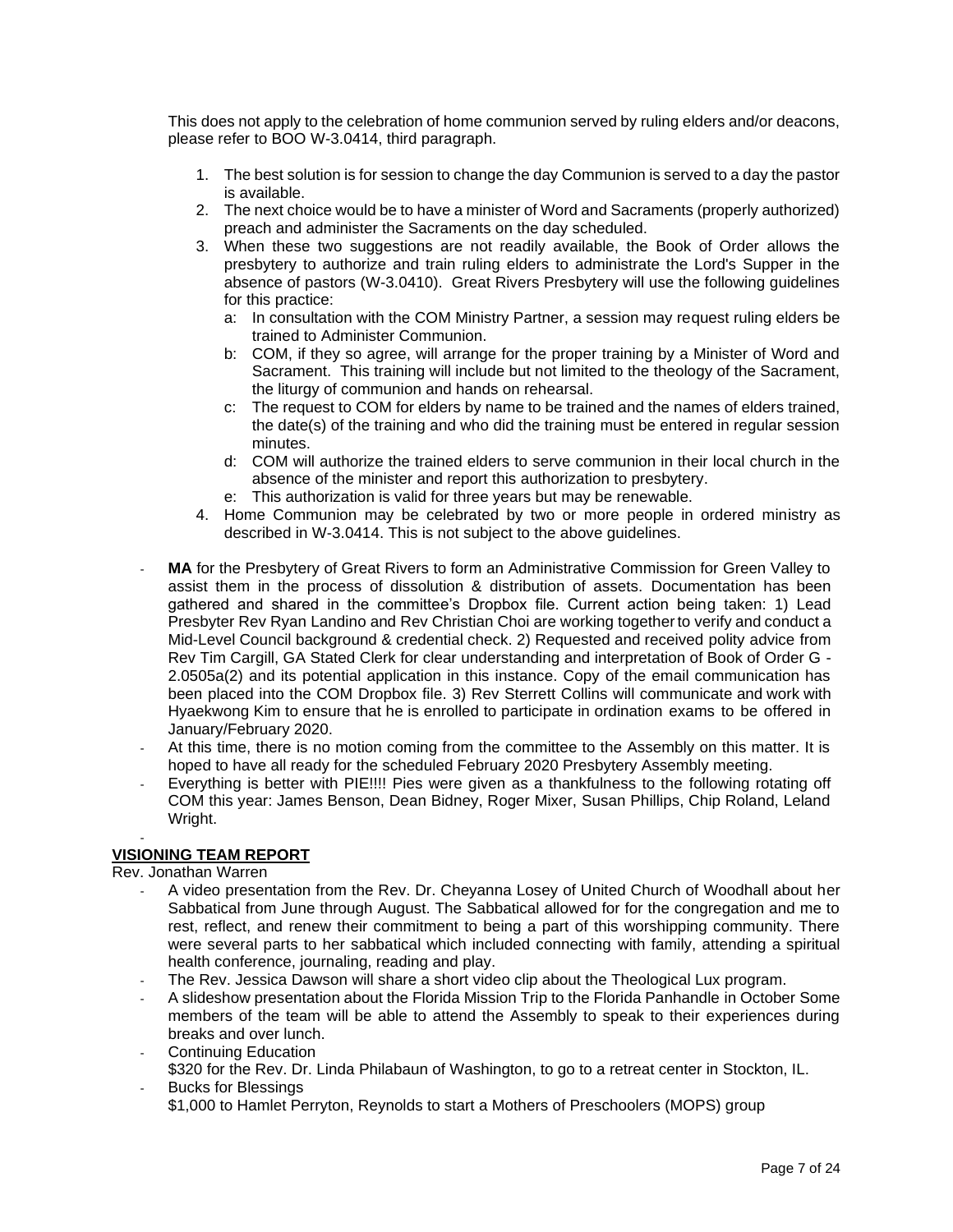\$1,000 to United Church of Oneida for a Community Thanksgiving Dinner

- Mission Initiative Fund \$2,640 – United Presbyterian, Peoria: supplemented the final amount for Peoria's Butterfly Day, \$2,300 – First, Milan, Milan on the MOVE transportation grant. \$5,000 Second, Bloomington for the Compassion Center for the Arts.
- Lux Theological Program, Monmouth College. After significant discussion and discernment about the Monmouth College Lux. Theological Program funding request. After receiving a sustainability Lily matching grant of \$225,000, they requested our team funding to help this important program. The visioning Team is pledging the remaining funds of 2019 to go to the Lux Theological Program of Monmouth College. The amount will likely be \$25,000-30,000. We are very excited about this vital program in our Presbytery – it is one of three across the country. Many of the students who attend this program are becoming leaders in our churches; some attending the Young Adult Volunteer program, and a few are considering calls into ministry or non-profit work.

## **LEAD PRESBYTERY FOR TRANSFORMATION REPORT**

Rev. Ryan Landino.

- Ryan spoke about how quickly the culture around current models of transformative ministry is changing. Conversation continues about adaptive and technical leadership and how we need to work to distinguish the two.
- Ryan gave a new metaphor. Road ends in 500 ft. If we are going to fast and are not ready, we will get into emergency road as we hit the breaks and suffer. Or we can look at the need to recognize it and stop now, look at what it would be like to go off road, figure out what we need to keep, dismantle, cast aside, or take with us. Who needs to be a part of that process?

## **MODERATOR REPORT**

Moderator Elder Gary Terpstra

Thanksgiving by Gary for his time that he has served as the Moderator Elect and Moderator.

# **CELEBRATION OF THE LIFE OF THE PRESBYTERY**

Presentation of Retirement Certificates Rev. Anna Saxon Rev. Joyce Chamberlain Rev. Lawrence Gaylord Rev. Dr. Tim Bauler Rev. Dr. Joe Eby Rev. Gary Elg Presentation of Ordination Anniversary Certificates Rev. Richard Watts Sixtieth Rev. William G. Schlobohm Sixtieth Rev. James P. Uttley Fifty-Fifth Rev. William E. Brown Fiftieth Rev. Gregory J. Meyer **Forty-Fifth**<br>Rev. Lawrence R. Gavlord Fortieth Rev. Lawrence R. Gaylord Rev. Dr. Mary E. Jessup Fortieth Rev. Gary Elg **Fortieth** Rev. Brent Mitchell **Fortieth** Rev. Dr. Paul S. Spalding Fortieth Rev. David Esche Fortieth Rev. Gordon Jones **Fortieth** Rev. Laurence Timothy Doty Thirty-Five Rev. Dr. Almut M. Spalding Thirty-Five Rev. Harold W. Losey Thirty-Five Rev. Jaechul Kim **Thirtieth (Thirtieth Thirtieth**<br>Rev. Susan M. Ryder (Thirtieth Rev. Susan M. Ryder Thirtieth<br>Rev. Rebecca A. Sherwood Thirtieth Rev. Rebecca A. Sherwood Rev. Dr. Carolyn B. Weber Thirtieth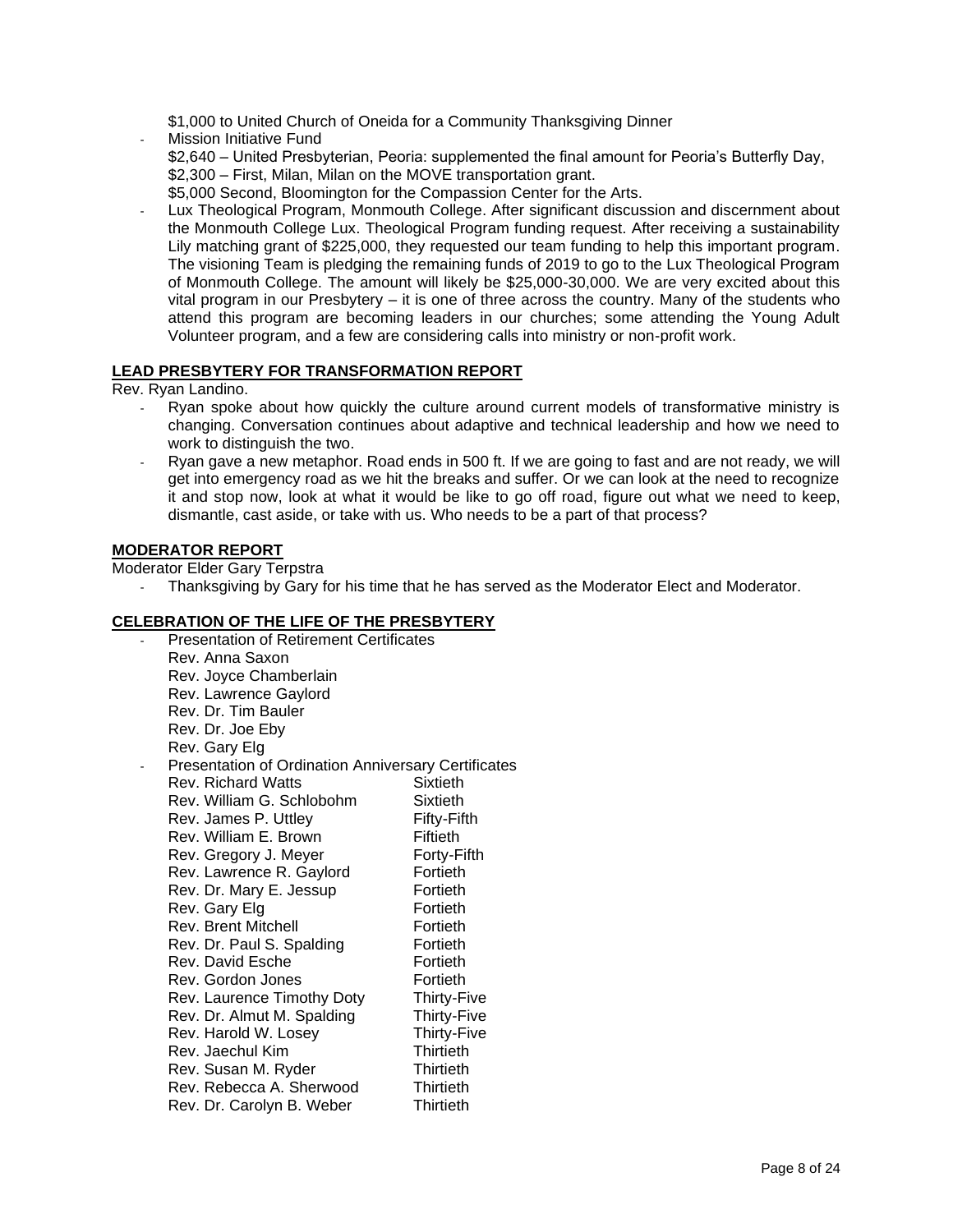Rev. Tim W. Snart Thirtieth Rev. Anna C. Saxon Thirtieth Rev. Robert W. Ryder Thirtieth Rev. Lonna Chang-Ren Lee Twenty-Fifth Rev. Alice Davenport Twenty-Fifth

### **ACKNOWLEDGEMENT OF DEPARTING TEAM LEADERSHIP**

- Annie McMillian Nominating Committee Chair
- Sandi Woodard Personnel Chair
- Shawn Smith COM chair
- Gary Terpstra Moderator

## **INSTALLATION OF MODERATOR AND MODERATOR ELECT FOR 2019**

- Moderator Elect Rev. Maura McGrath Nagle was installed as the Moderator of Great Rivers for the next year. Elder Diane Ludington was installed as the Moderator Elect for the next year.

### **NEW BUSINESS**

- **MSA** to nominate for the Administration Team Elder Tom Young nominated for a class of 2022, term 1.
- **MSA** to nominate for the Visioning Team Elder Katheryn Gillispie for the Visioning Team, class of 2022, term 1, First Presbyterian Church of Normal and to nominate for the Administration Team – Elder Pam Moore, class of 2022, term 1.

The assembly adjourned at 3:10pm.

The next Presbytery Assembly meeting will be held Tuesday February 18<sup>th</sup>, 2020 at First Federated Church, Peoria.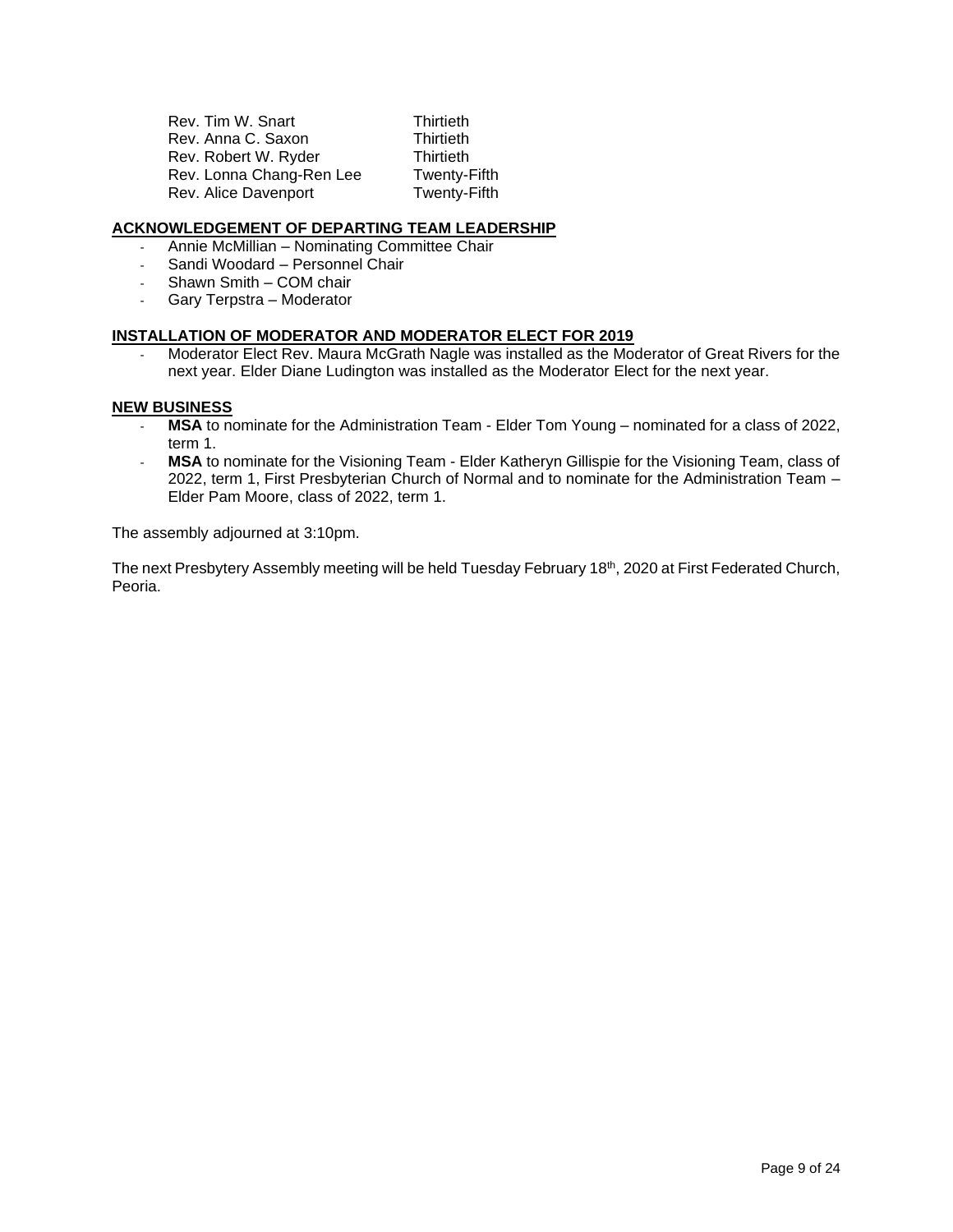# **Appendix A**

## **STATED CLERK'S REPORT**

Recommended action to the floor of Presbytery:

THAT THE STATED CLERK'S REPORT BE ENTERED INTO THE MINUTES AND THE RECOMMENDATIONS THEREIN BE ADOPTED.

#### **1. Members to be received, dismissed, Honorably Retired, REMOVED, or deceased**

THAT the following minister(s) be received:

- Rev. John Shear from the Giddings Lovejoy Presbytery
- Rev. Treighton Haddon form the Mission Presbytery

THAT the following minister(s) be listed as Honorably Retired: N/A

THAT the following minister(s) be Dismissed:

- Motion to dismiss Rev. Carl Anderson to Denver Presbytery in Denver Colorado
- Motion to dismiss Rev. Stephen Hill to New Covenant Presbytery in Houston, Texas

THAT the following minister(s) be Removed from Rolls: N/A

Deceased: N/A

### **2. CURRENT ADMINISTRATIVE COMMISSIONS**

That the following commissions be dismissed be dismissed, having completed its work:

- Dismiss with thanks the commission to oversee the commissioning of Diane Ludington as Commissioned Lay Pastor of the United Presbyterian Churches of Warsaw, Illinois and Keokuk, Iowa on September 29, 2019 at 6:00 pm.
- Dismiss with thanks the Commission to oversee the Commissioning of Stephanie McCullough to the Center Presbyterian Church in Petersburg, IL on September 15, 2019 at 4:00 pm.

### **3. Permanent Judicial Commission**

 $\overline{\mathsf{N/A}}$ 

# **4. SESSION RECORDS REVIEW**

The following churches have completed their 2019 Session Records Review:

Biggsville – United Presbyterian Church Carlinville – Federated Church Coal Valley – First Presbyterian Church Ipava – Ipava Presbyterian Church Jacksonville – First Presbyterian Church Kirkwood – Westminster Presbyterian Church Lincoln – First Presbyterian Church Mason City – United Presbyterian Church Milan – First Presbyterian Church Monmouth – Sugar Tree Grove Pres. Church New Windsor – New Windsor Pres. Church Peoria – United Presbyterian Church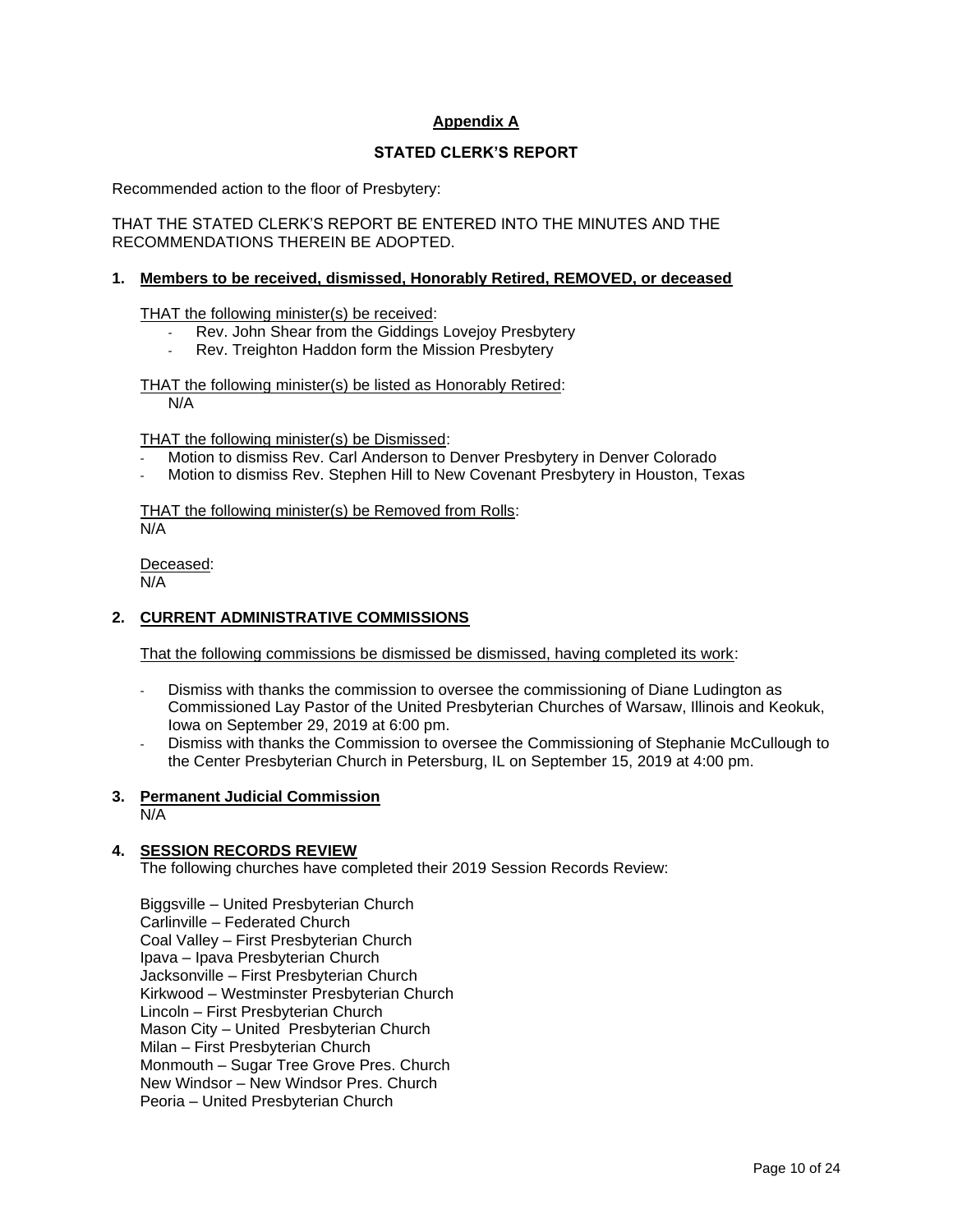Pleasant Plains – Farmingdale Pres. Church Springfield – Knox Presbyterian Church Springfield – Westminster Presbyterian Church Viola – United Presbyterian Church Washington – Washington Pres. Church Williamsville – Buffalo Hart Pres Church

## **5. CORRESPONDENCE**

First Presbyterian of Geneseo request GRP approve their request to allow Joan Crider and Diane Hartsock to serve another term of 3 years as Deacons after their current 6 years expires in 2019. Another model exists in the Book of Order, please refer to congregation for discussion. **M/S/P to recommend to PGR approval of waiving G.-2.0404**

## **6. Bills & Overtures**

B&O met on November 1 to discuss the possibility of concurring with an overture. See B&O report for more information.

## **7. ORDINATION ANNIVERSARIES**

| <b>Rev. Richard Watts</b>  | June 28, 1959      | Sixtieth            |
|----------------------------|--------------------|---------------------|
| Rev. William G. Schlobohm  | July 19, 1959      | Sixtieth            |
| Rev. James P. Uttley       | May 15, 1964       | Fifty-Fifth         |
| Rev. William E. Brown      | June 8, 1969       | Fiftieth            |
| Rev. Gregory J. Meyer      | June 16, 1974      | Forty-Fifth         |
| Rev. Lawrence R. Gaylord   | January 25, 1979   | Fortieth            |
| Rev. Dr. Mary E. Jessup    | June 1, 1979       | Fortieth            |
| Rev. Gary Elg              | June 17, 1979      | Fortieth            |
| Rev. Brent Mitchell        | June 24, 1979      | Fortieth            |
| Rev. Dr. Paul S. Spalding  | September 23, 1979 | Fortieth            |
| Rev. David Esche           | October 21, 1979   | Fortieth            |
| Rev. Gordon Jones          | December 9, 1979   | Fortieth            |
| Rev. Laurence Timothy Doty | February 12, 1984  | Thirty-Five         |
| Rev. Dr. Almut M. Spalding | May 6, 1984        | Thirty-Five         |
| Rev. Harold W. Losey       | July 22, 1984      | <b>Thirty-Five</b>  |
| Rev. Jaechul Kim           | March 25, 1989     | Thirtieth           |
| Rev. Susan M. Ryder        | May 14, 1989       | Thirtieth           |
| Rev. Rebecca A. Sherwood   | July 9, 1989       | <b>Thirtieth</b>    |
| Rev. Dr. Carolyn B. Weber  | August 27, 1989    | <b>Thirtieth</b>    |
| Rev. Tim W. Snart          | October 15, 1989   | Thirtieth           |
| Rev. Anna C. Saxon         | October 29, 1989   | <b>Thirtieth</b>    |
| Rev. Robert W. Ryder       | November 12, 1989  | Thirtieth           |
| Rev. Lonna Chang-Ren Lee   | September 18, 1994 | Twenty-Fifth        |
| Rev. Alice Davenport       | October 15, 1994   | <b>Twenty-Fifth</b> |

# **8. HONORABLY RETIRED IN 2019**

Rev. Anna Saxon Rev. Joyce Chamberlain Rev. Lawrence Gaylord Rev. Dr. Tim Bauler Rev. Dr. Joe Eby Rev. Gary Elg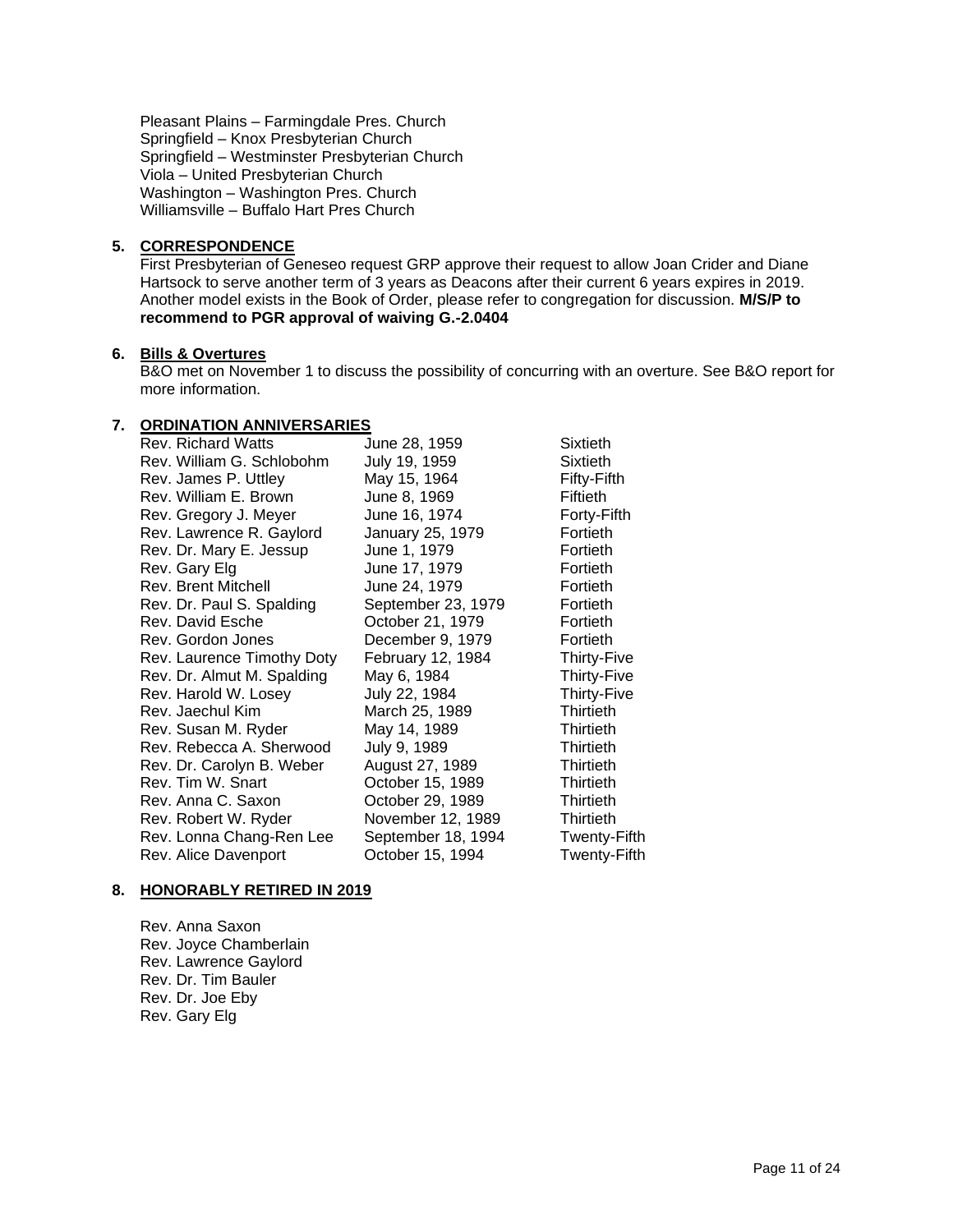## **Appendix B**

#### **LEADERSHIP TEAM REPORT**

The Leadership Team met on October 29, 2019, with the following results. No action is required of the assembly.

The bulk of the meeting time was used to explore the way forward for the presbytery, following the presentation on our long-term future led by the Administration Team and Treasurer Bill Strawbridge at the September 10. Lead Presbyter for Transformation Ryan Landino led the Visioning Team at its quarterly meeting and then the Leadership team October 29 in what he calls "Visioning Conversations on Next Steps" ,based on his reading and research on adaptive change. Future assemblies will build on these conversations as our future unfolds. Said here before but it bears restatement: God has richly blessed us with all the tools and resources we need to navigate these waters, and his love and grace will undergird us in the future as it has in the past.

Evaluation comments received at the September 10 assembly at First Federated were distributed and discussed. Problems with the microphones were prominent in the comments, and we are expending efforts to improve the number and placement of mics at future assemblies.

We will provide Zoom participation at the November 9 Assembly for those who sign up ahead of time. As this is written, one remote site has been established. Personnel were identified who might serve as virtual microphone monitors on-site at this assembly, but it remains to find a volunteer(s) to handle the task on an ongoing basis, as virtual participation becomes a more regular part of the assembly.

The list of sites and dates for 2020 assemblies remained pending as of the September 10 assembly. The list was finalized and posted to the PGR website the following week. The dates are: February 18, 2020 at First Federated/Peoria, June 2 at First Federated, August 29 at First PC/Normal, and November 14 at First PC/Milan. Subsequently the various teams have also set their meeting dates for 2020.

Since the September 10 assembly: Moderator Gary Terpstra was again able to attend significant events in the life of PGR and its churches. These events are a blessing as the moderator represents the presbytery in a unique way, and in this case participated in the life of East Iowa Presbytery as well. Diane Ludington was commissioned in a unique service on September 29 (on the Keokuk bridge!) to serve the First United Presbyterian Church in Warsaw Illinois and United Presbyterian Church in Keokuk Iowa. Gary also attended the commissioning of Stephanie McCullough to Central Presbyterian Church in Petersburg on September 15.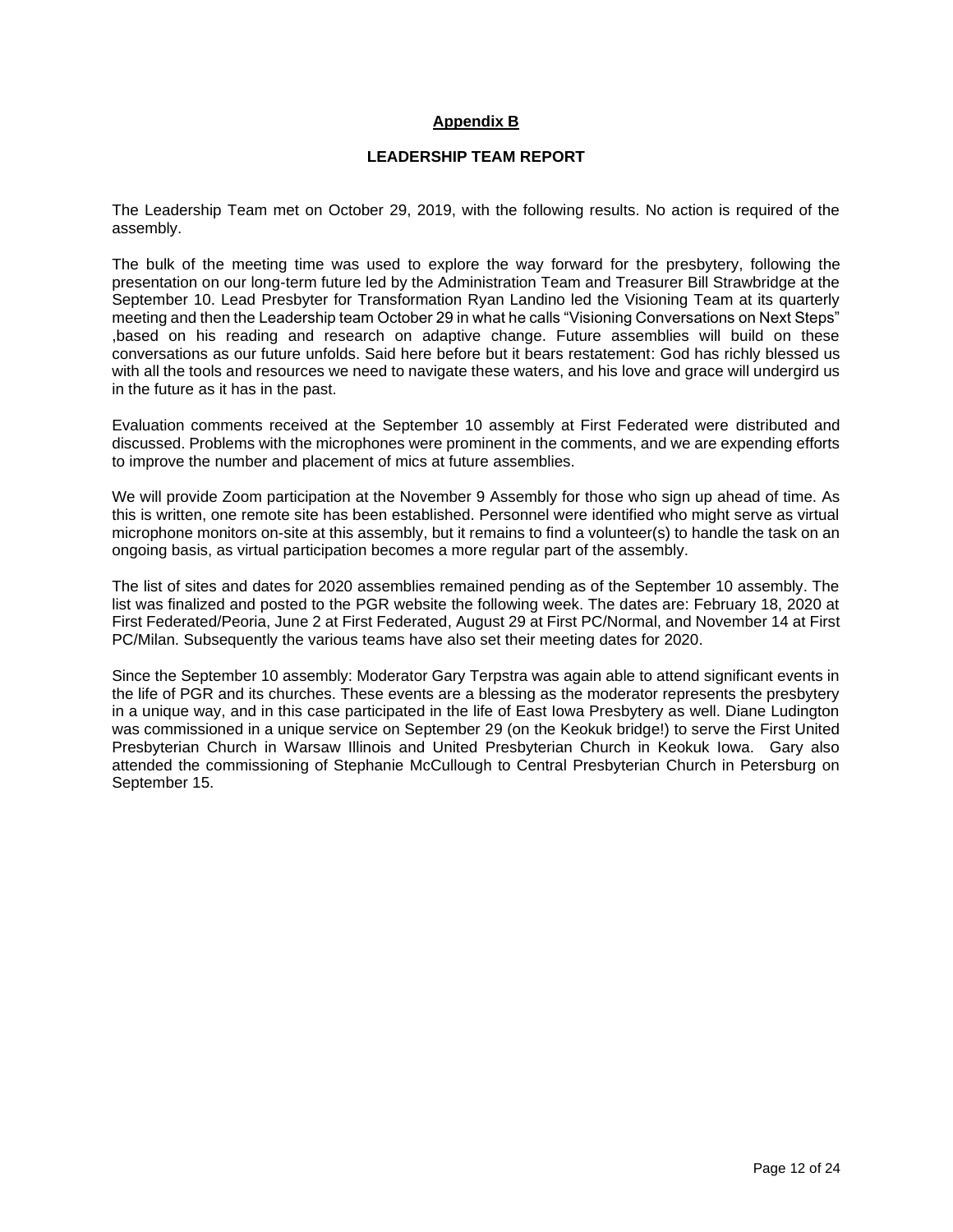# **Appendix C**

#### **ADMINISTRATIVE TEAM REPORT**

At our October 1, 2019 Admin meeting a special guest, Tim Clark, spoke about the highlights that have been going on with our investments accounts. He spoke to the difficulty that has occurred over the last year in the economy and the anxiety that is happening with investors.

- This year has been better from a performance standpoint as the markets continue to hold us in the last quarter.
- While there had been some higher growth areas, we are finding these are slowing down.
- Unemployment levels are decreasing which helps the economy as well.
- There are indicators to show that there is a recession that could be coming. Usually, the recession begins around 15-18 months after the indicators are present. There is time to make adjustments.

We had a discussion as to the importance of the Admin Team's responsibility to nominate the nominating committee members. We all agreed that by the November 9 assembly we would make it a very priority to submit candidates for assembly approval.

Bill gave the treasurer's report

- Unpaid per capita continues to cause a hardship for the Presbytery.
- While some of our assets look up, there is still a deficit.
- Salaries are remaining fairly consistent.
- The office cost added more for the time being.
- As far as budget expenses go, we are right about where we expected we would be.
- There is a need for a data base, especially for Patti's work. The two that seemed to be the best across other Presbyteries are IN-C and POMA.
	- o MSA to sign up with POMA for our data base.

What comes next as to where we go as a Presbytery. The admin committee agreed that coordination with the other Presbytery committee had to commence as soon as possible to develop a plan of action, and that Ryan should be the point of contact for all of us.

2020 Admin meeting are:

- Jan. 14, 2020: 11am-4pm
- April 29, 2020: 11am-4pm
- July 7, 2020: 11am-4pm
- Oct. 1, 2020: 11am-4pm

Admin Team Chair Julio Garcia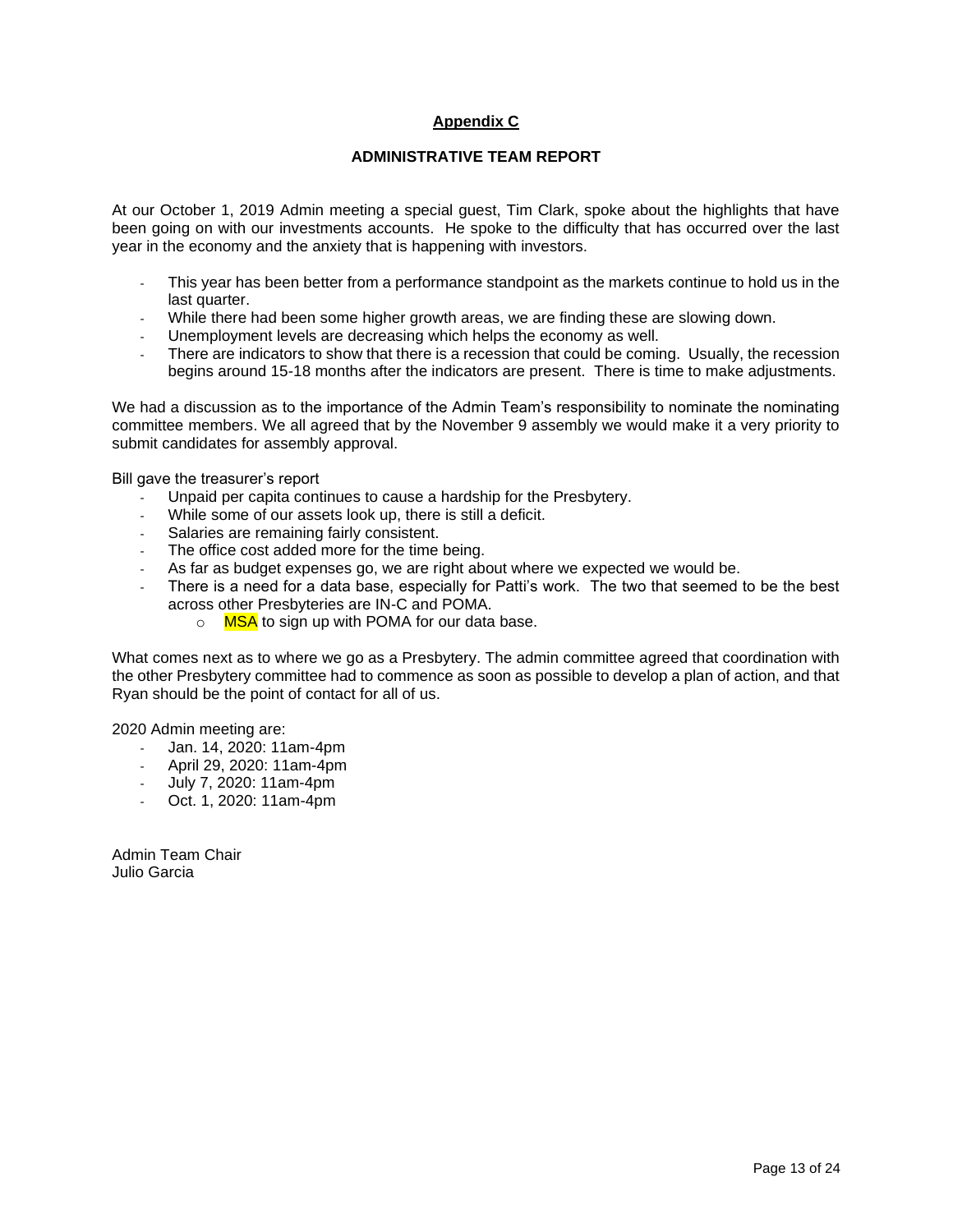## **Appendix D**

#### **BILLS & OVERTURES**

On establishing the authority of Presbyteries to define severance plans for installed ministers

The Presbytery of Beaver-Butler overtures the 224rd General Assembly (2020) to direct the Stated Clerk to send the following proposed amendment to the presbyteries for their affirmative or negative votes:

Shall G-3.0303(c) be amended as follows: [Text to be added is shown as italic.]

#### G-3.0303 Relations with Sessions

*c. establishing minimum compensation standards including provisions for severance payments for pastoral calls and Certified Christian Educators and Certified Associate Christian Educators within the presbytery.*

Rationale for Overture from Beaver/Butler Presbytery 8/27/19

In 1993 the General Assembly Permanent Judicial Commission ruled in the case Saurbaugh v. the Presbytery of Great Rivers that "The *Book of Order* does not give the presbyteries power to require congregations to pay compensation upon dissolution of pastoral relationships." (Remedial Case 206- 13,11.094 attached)

In subsequent years the church has maintained that while a presbytery can have guidelines and policies concerning severance for ministers at the dissolution of a pastorate, the presbytery has no authority to enforce those policies.

This overture seeks to remedy that omission in the *Book of Order* by making explicit the authority of presbyteries to create and enforce severance policies by linking that authority to the power to set minimum wages and approve calls.

The overture does not attempt to set a national severance policy, but to clarify the presbytery's relationship to both the session and the minister during times of transition.

#### Additional Notes not part of the rationale but sent from the originators of the overture:

This overture seeks to clarify the role of COMs in our denomination when it comes to authority on severance. The Book of Order does not speak specifically about this issue. An authoritative Interpretation over 25 years ago sided with the local congregation in severance for a pastor. The presbytery had recommended 6 months and the congregation gave the pastor three months. Presbyteries currently set minimum salaries, participation in the Board of Pensions, vacation and continuing education time, however under the past interpretation presbytery cannot enforce any severance.

My concern is for financial care of pastors and their families. There are unhealthy, toxic sessions and congregations who do not provide a sufficient financial safety net for pastors who leave involuntarily. Pastors are not entitled to "unemployment."

I want to make it very clear that I am NOT SPEAKING about a scenario when a pastor is guilty of misconduct. Each COM has its own policy concerning these situations. This overture simply gives authority to local presbyteries to deal with each situation as it arises.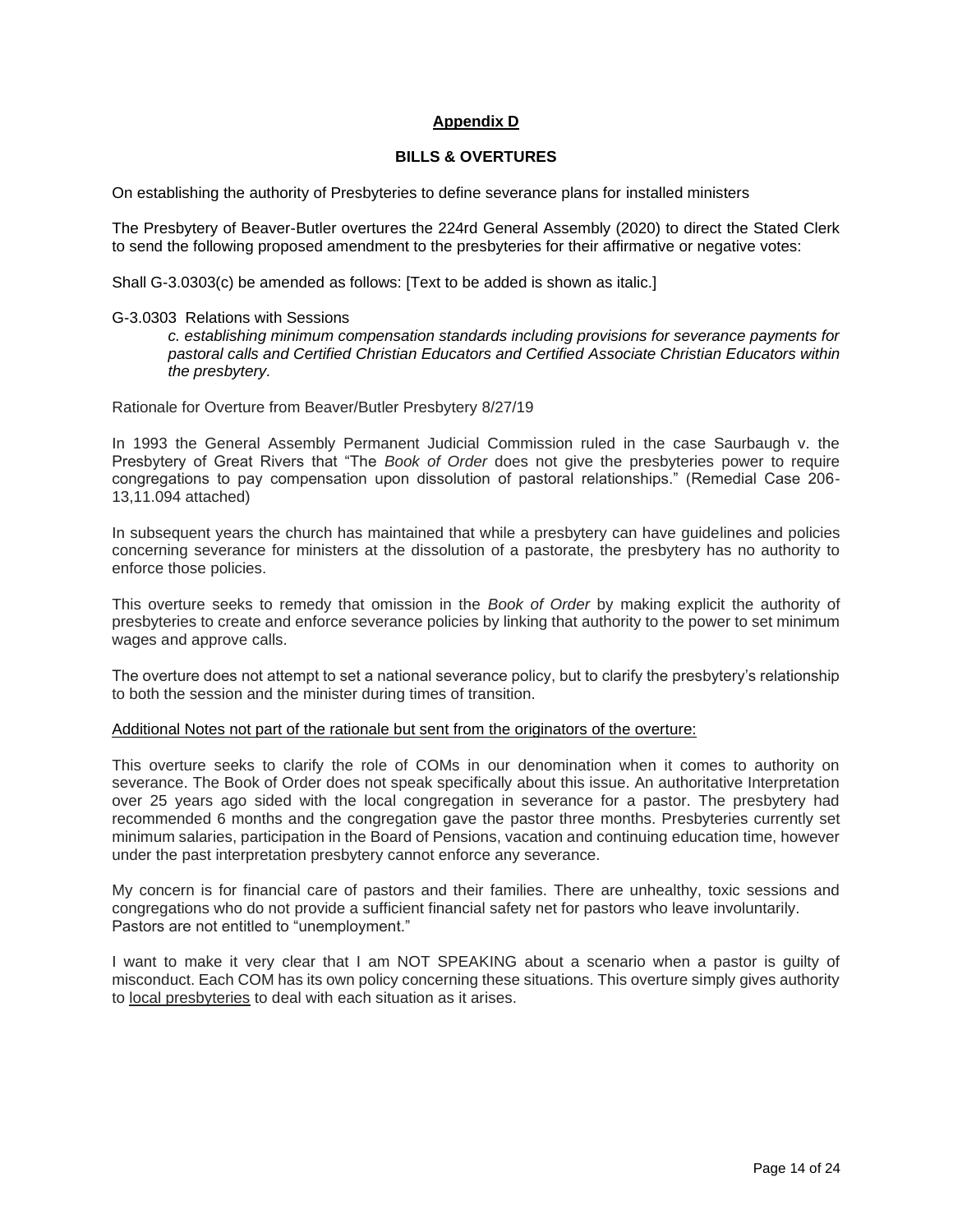## Appendix E

## **COMMITTEE ON MINISTRY REPORT**

Committee on Ministry has had two meetings since the last Assembly meeting in September 2019. We have shared potluck meals together for both those occasions to help reduce excess spending.

Over the past year, we have begun worshipping in our meetings as a regular practice. We have felt a better connection and find working together easier as a result. Each month has been chosen by those who would like to share and lead us. Every time has been meaningful to us all. A practice of praying for our transitional churches by name and those individuals who are in need of prayer are included. Time is also taken midmeeting to name gratitude's to help keep the morale of the meeting positive.

### **September meeting highlights**

- Welcomed 3 new members, Drew Nagel, Andy Sonneborn & Christian Choi
- Approved for commissioning services for CLP's
- Discussed using Doodle to schedule theological fit interviews
- Approved the occasional use of Zoom for members unable to travel for the monthly meeting
- Re-arranged some ministry partners for better coverage of churches
- Started working on the accuracy of church information to help improve communication
- Reviewed transitional churches statuses
- Discussed proposed update to the COM handbook, action will be taken at the October meeting after everyone has had a chance to review the document

Motion for GRP from September meeting

First Presbyterian of Geneseo request GRP approve their request to allow Joan Crider and Diane Hartsock to serve another term of 3 years as Deacons after their current 6 years expires in 2019.**M/S/P to recommend to PGR approval of waiving G.-2.0404.**

### **October meeting highlights**

- Lead Presbyter for Transformation Rev Ryan Landino brought us a report of his time in Baltimore at the Mid-Council Summit. We worked on how we could respond in the positive of "Yes and…" to ministry opportunities.
- Reviewed together the steps for conducting background checks for potential candidates for churches in the search process.
- Fine-tuned and worked on final wording and draft of the update to the COM handbook
- Set the dates for meetings in 2020

Motion for GRP from October meeting

- Amendment to the handbook regarding CLP communion. (see attachment) M/S/A The amendment to the document. **M/S/A** To take to assembly in November for approval.
- **M/S/A** John Shear's Pastoral call to Springfield, Third. **M/S/A** to receive him as a member of the presbytery.
- **M/S/A** To recommend to the Presbytery of Great Rivers to form an administrative commission for Green Valley to assist them in the process of dissolution & distribution of assets.

### **Report on referral back to COM RE Hyaekwong Kim**

- Documentation has been gathered and shared in the committee's Dropbox file. Current action being taken: 1) Lead Presbyter Rev Ryan Landino and Rev Christian Choi are working together to verify and conduct a Mid-Level Council background & credential check. 2) Requested and received polity advice from Rev Tim Cargill, GA Stated Clerk for clear understanding and interpretation of Book of Order G - 2.0505a(2) and its potential application in this instance. Copy of the email communication has been placed into the COM Dropbox file. 3) Rev Sterrett Collins will communicate and work with Hyaekwong Kim to ensure that he is enrolled to participate in ordination exams to be offered in January/February 2020.

At this time, there is no motion coming from the committee to the Assembly on this matter. It is hoped to have all ready for the scheduled February 2020 Presbytery Assembly meeting.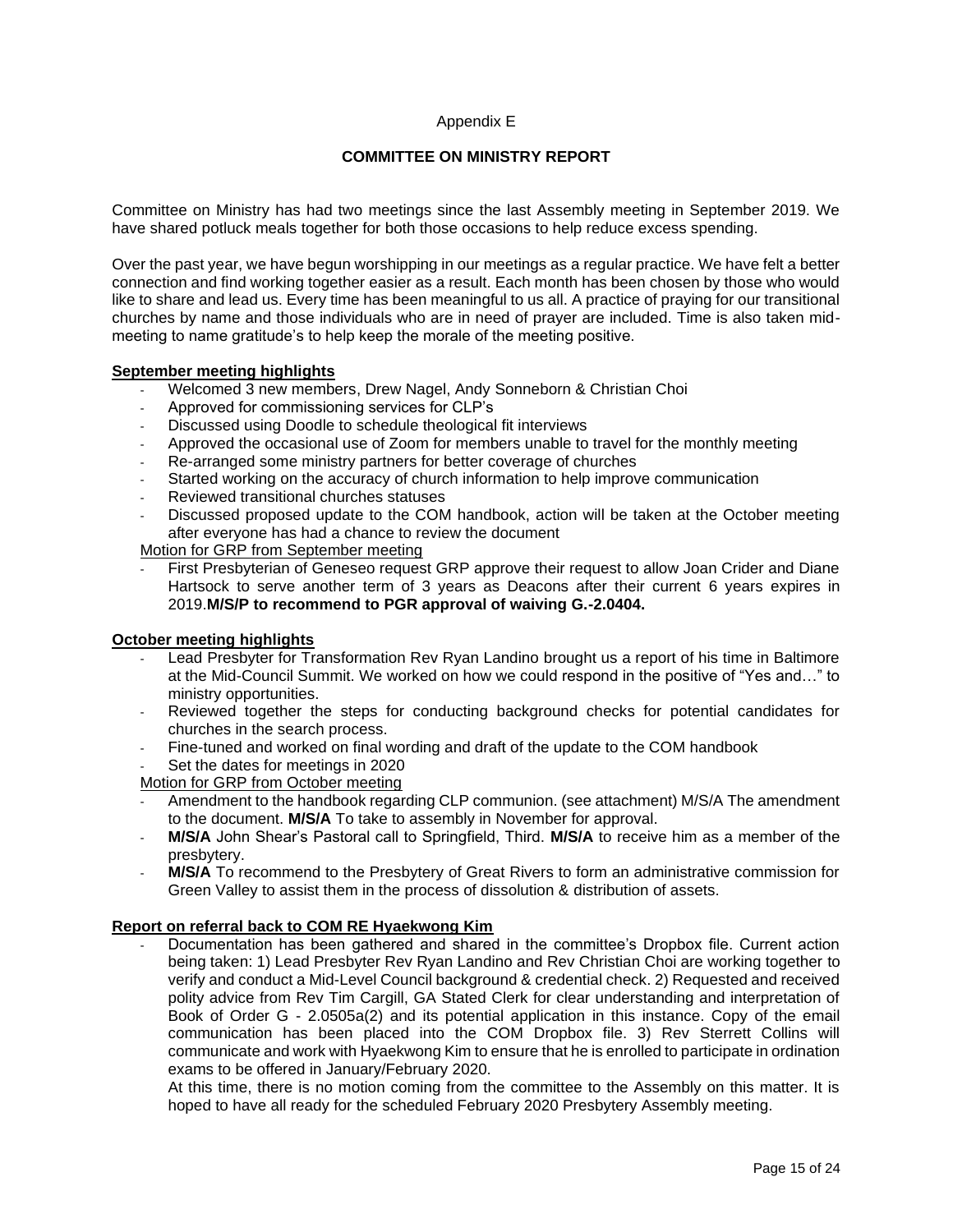The Committee also celebrates with newly commissioned Commissioned Lay Pastors Diane Lundington of Warsaw United Presbyterian and Keokuk United Presbyterian in Iowa; Stephanie McCullough at Central Presbyterian Church in Petersburg IL.

Kirby Ballard is the CLP at Carrollton. White Hall has now yoked with Carrollton and Kirby is now pastoring at both churches. A commissioning service for the addition of White Hall is scheduled for November 10<sup>th</sup> at First Presbyterian White Hall.

This concludes the report for the Committee on Ministry for the November Assembly

Respectfully submitted

Kathie Whitson COM Chair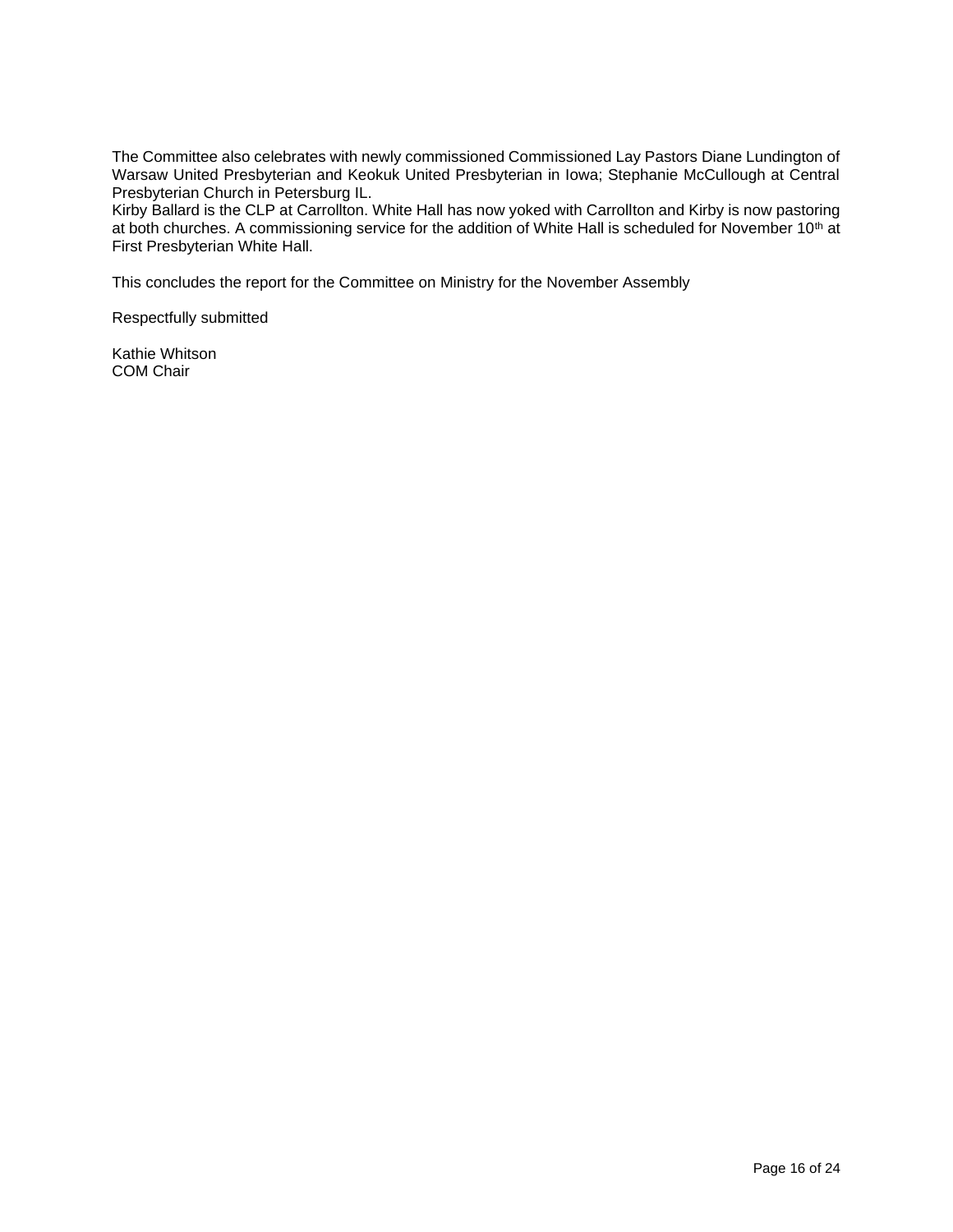## Appendix F

## **VISIONING TEAM REPORT**

At our November Assembly Meeting:

- A video presentation from the Rev. Dr. Cheyanna Losey of United Church of Woodhall about her Sabbatical from June through August. The Sabbatical allowed for for the congregation and me to rest, reflect, and renew their commitment to being a part of this worshipping community. There were several parts to her sabbatical which included connecting with family, attending a spiritual health conference, journaling, reading and play.
- The Rev. Jessica Dawson will share a short video clip about the Theological Lux program.
- A slideshow presentation about the Florida Mission Trip to the Florida Panhandle in October Some members of the team will be able to attend the Assembly to speak to their experiences during breaks and over lunch.

Visioning Process – The Rev. Ryan Landino, Lead Presbytery for Transformation, led our team through an all-day discussion on adaptive change. We were able to recognize shadow values/convictions that we tend to lean on, then we asked important questions (not looking for answers at this point), we named important outcomes; and shared conviction. We felt it was a meaningful approach because we were able to name some of the tendencies we lean on during change. While there were parts that were exciting about this process, we discovered that it was not easy. Therefore, we will need to be pastoral through this transformation process and make attempts to get everyone involved in this process. Therefore, we encouraged Rev. Landino to use this approach in other settings, including the Leadership Team. We pledged to be partners in this process, and we encourage others to participate in this meaningful process as it comes to our Presbytery.

Grants Awarded The following Grant Applications were reviewed and approved:

Continuing Education

• \$320 – for the Rev. Dr. Linda Philabaun of Washington, Pekin to go to a retreat center in Stockton, IL.

Bucks for Blessings:

- \$1,000 To start a Mothers of Preschoolers (MOPS) for Hamlet Perryton, Reynolds
- \$1,000 Community Thanksgiving Dinner for the United Church of Oneida

Mission Initiative Fund:

- \$2,640 After receiving \$1,000 from a General Assembly Grant, our Presbytery supplemented the final amount of United Presbyterian, Peoria's Butterfly Day.
- \$2,300 Milan on the MOVE transportation Grant for First, Milan.
- \$5,000 Compassion Center for the Arts at Second, Bloomington.

Lux Theological Program, Monmouth College:

• After significant discussion and discernment about the Monmouth College Lux

Theological Program funding request. After receiving a sustainability Lily matching grant of \$225,000, they requested our team funding to help this important program. The visioning Team is pledging the remaining funds of 2019 to go to the Lux Theological Program of Monmouth College. The amount will likely be \$25,000-30,000. We are very excited about this vital program in our Presbytery – it is one of three across the country. Many of the students who attend this program are becoming leaders in our churches; some attending the Young Adult Volunteer program, and a few are considering calls into ministry or non-profit work.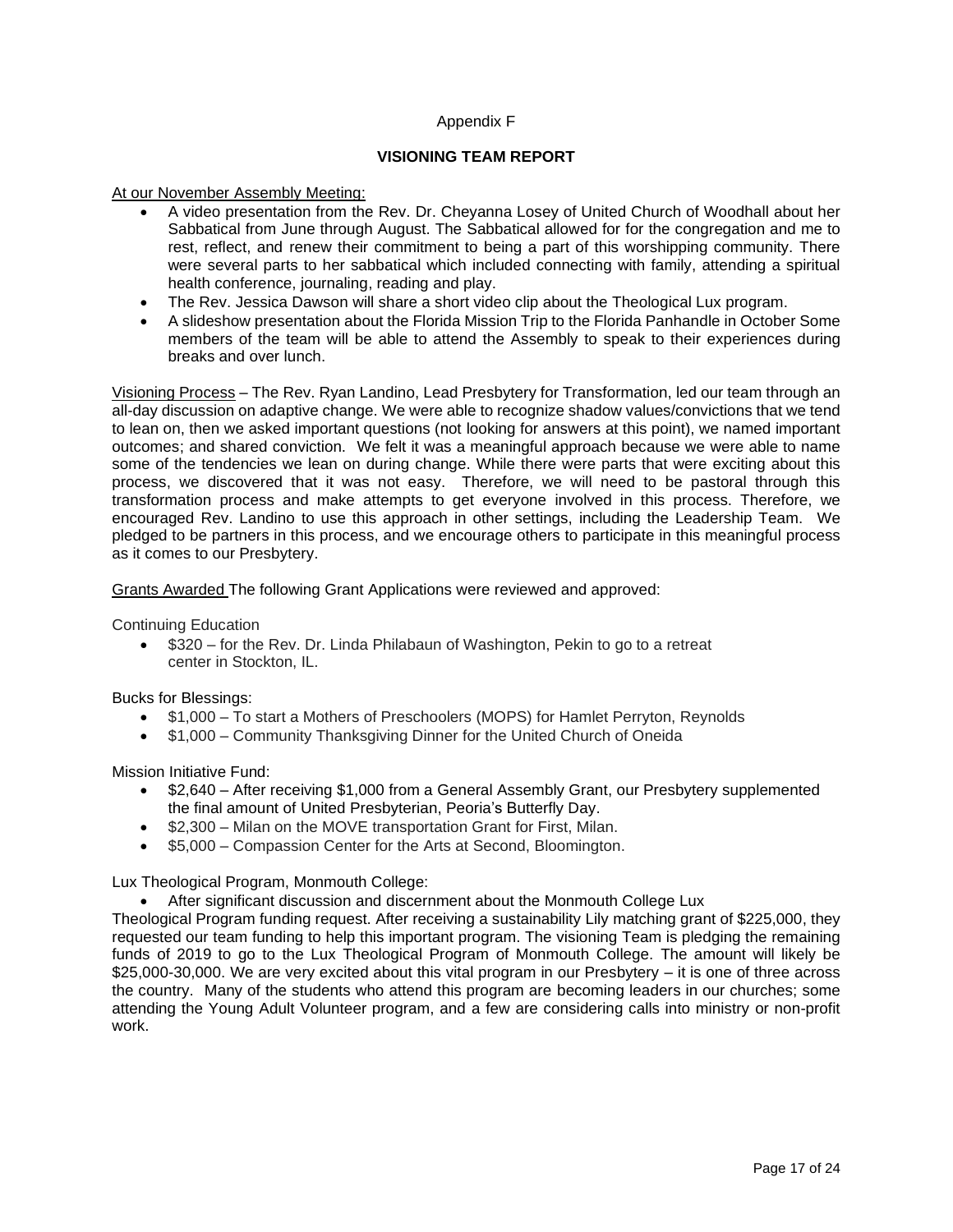## Appendix G

## **REPORT OF YOUR LEAD PRESBYTER FOR TRANSFORMATION**

Many amazing things have happened a few short months since my last report, even amidst a heavy October travel schedule! We have had two beautiful outdoor and indoor commissioning services with Stephanie McCullough and Diane Ludington as pastors to the Presbyterian churches in Petersburg and Warsaw-Keokuk. We have seen the recent securing of pastoral leadership in both transitional and installed positions for the churches of Milan, Buffalo Hart, Second Bloomington, Bushnell, Petersburg, Warsaw-Keokuk, Rock Creek-Tallula, and Third Springfield. We have also celebrated anniversaries with the Woodhull and Danvers churches. There has been so much good work to recognize!

The most significant step forward in our transformation walk together however occurred at the last assembly on September 10<sup>th</sup>. The Administration Team presented a report clarifying our timeline of financial sustainability with our current model of serving God and each other as a presbytery, including a presentation of seven different possibilities of how we might continue our vital role of resourcing, supporting, equipping, and connecting our churches beyond five years. With approximately four years of sustainability remaining according to our current model, this gives us time to prepare and adapt. For now, we are committing to the "controlled descent" approach of saving expenses any way we can without disrupting our mission (ie: office move, virtual meetings, committee potlucks, etc.), while looking ahead at creating a "highway through the desert" into a new future together.

Here are some of the written comments that came out of your table discussions:

*"I feel people are taking this seriously"*

*"I think we need to imagine new ways to be the church"*

*"I am grateful that these conversations are happening"*

*"I feel confident in the ability of our leadership. We will find the best solution moving forward"*

*"I think we are taking concrete steps finally"*

*"I am thankful for the thorough, careful work that was clearly done for this presentation. We needed to hear this"*

*"We think big changes are ahead"*

*"I feel overwhelmed, but there is time to adapt"*

*"I think we can work it out"* 

*"I am cautiously optimistic"*

So where do we go next? I present a new image as a visual metaphor for where we are as a presbytery:

It is a sign that says, "Road Ends 500 Feet," with only undeveloped land beyond. Our current model was built to expect a set road with clear rules (reliance on a full-time presbytery leader, assumption of available reserves, etc.), but when those 500 feet of our current model ends in four years, our presbytery will be going "off road," and we will need to find new ways of living into our promises to each other without the support and resources we've expected in the past. To help us in this venture, we have started and will continue holding a number of conversations, both in our committees and informally out and about our presbytery, around the following 1) What kinds of assumptions or unnamed values may we be unconsciously carrying? 2) What are the questions we *should* be asking right now? 3) What is the impact that we can articulate that we make as a community of churches? and 3) What covenants we can agree to make to each other in this venture? Above all, there is an opportunity to name the convictions we want to take with us "off road", possibly expressed in the form of a Confession for our Presbytery 202X. As we tested these conversations, examples of some convictions that were named as a Leadership Team were "*We will be open, honest, and transparent*," "*We take care of one another*," and "*Everyone has seat at the table, with a voice, that is valued*." This is just a start! What else should we name? We will continue to have more opportunities together to voice our shared dreams and convictions, for it is from these aspirations that we will be building our next sustainable model(s) upon. The Leadership Team has invited me to lead a conversation around these pieces at the February 18<sup>th</sup> assembly, which will be a great jumping-on point for our conversations together.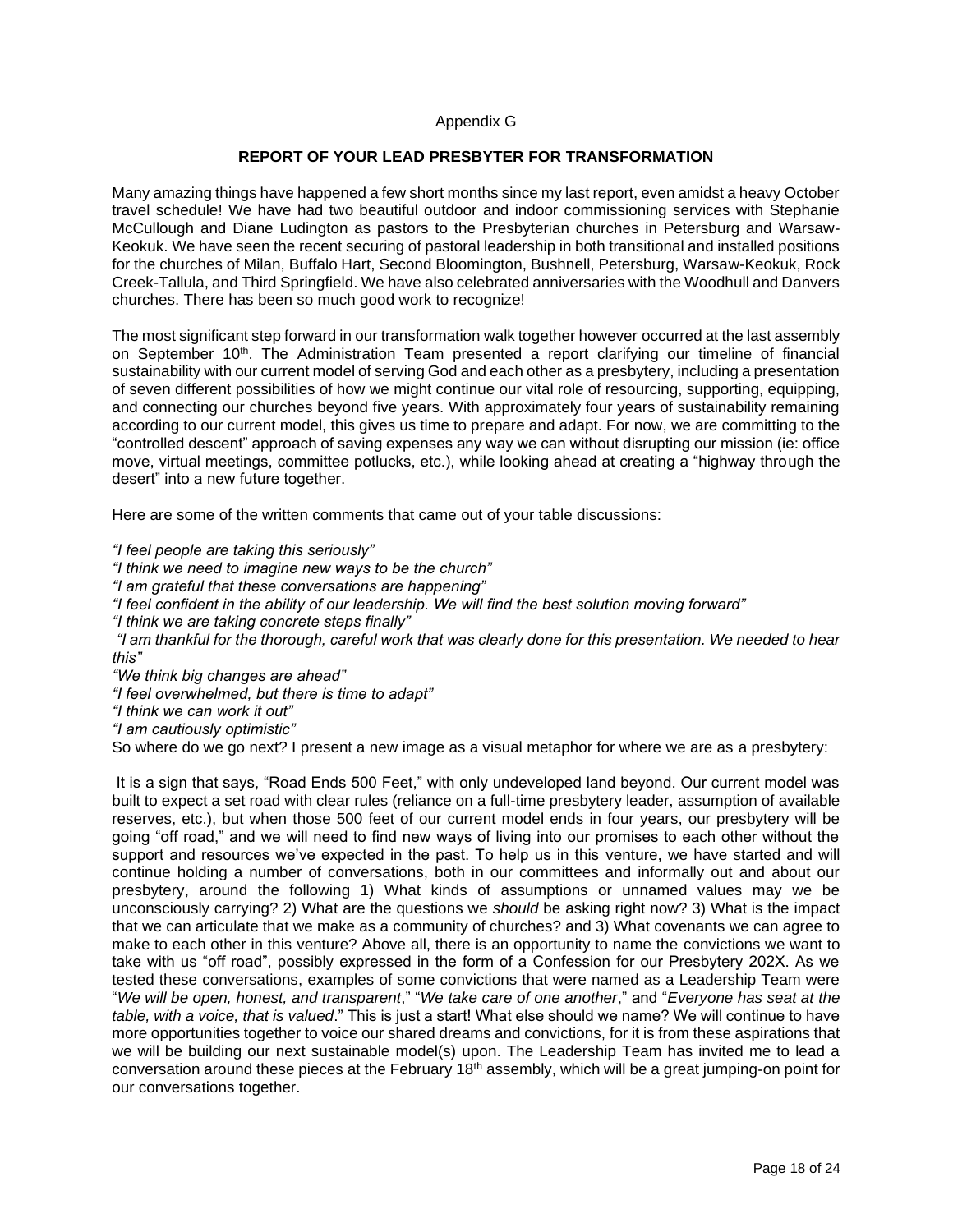Ultimately, whatever path we make, whatever model it looks like, whether it is something familiar or whether it is something completely new, it will be something we will have the opportunity to co-create together. *I am so blessed to do this holy work with you!*

Ryan

Rev. Ryan Landino, Lead Presbyter for Transformation Great Rivers Presbytery| Cell: 309-251-9958, rlandino@greatriverspby.org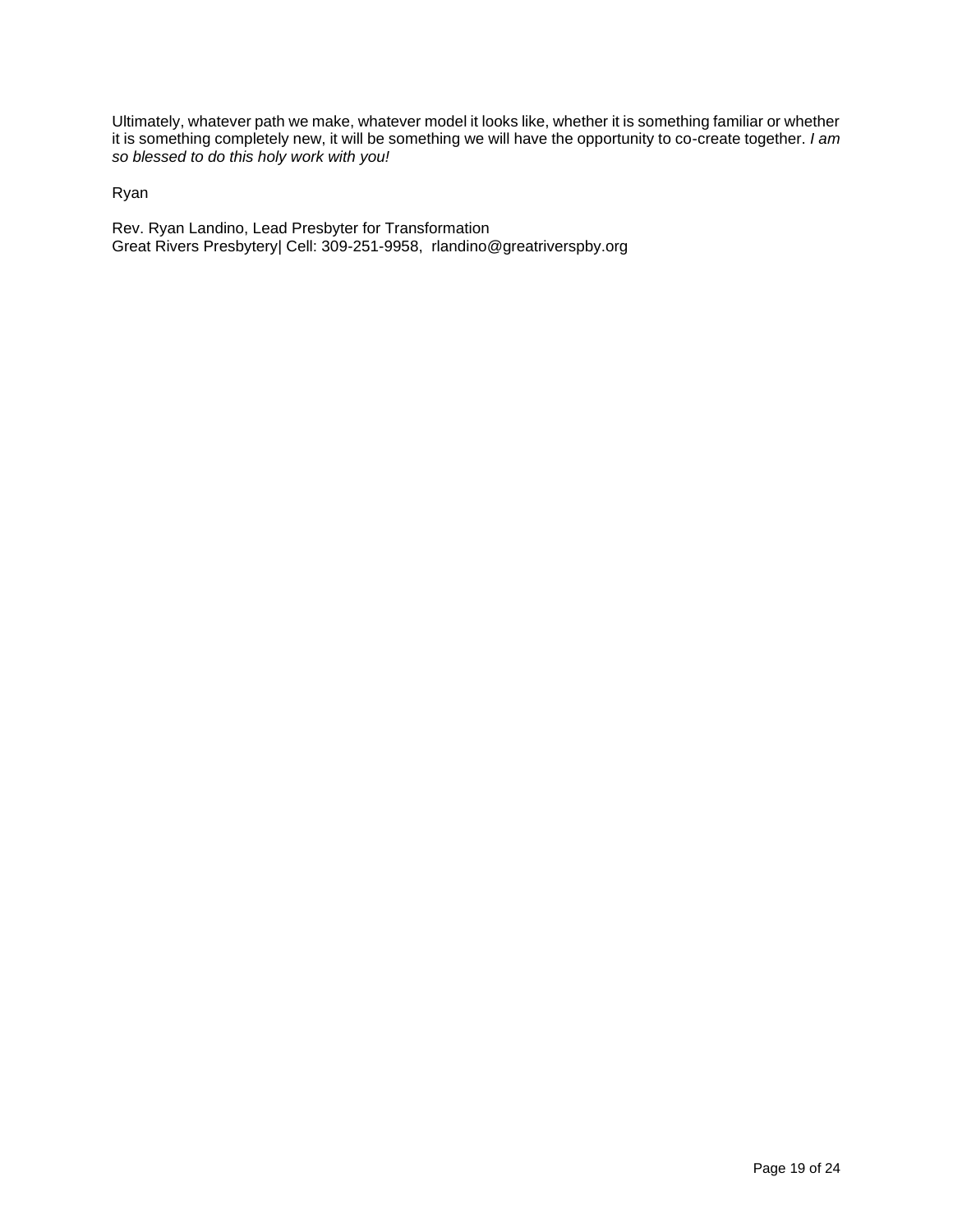Presbytery of Great Rivers **DOCKET** November 9, 2019

The Mission of the Presbytery: *"We are called to share Christ's love by partnering in service, uniting in worship, and risking in ministry"*

# SHARING CHRIST'S LOVE

Registration begins 9:00 AM

Optional Fellowship Time 9:30 -10:00 AM

#### CALL TO ORDER 10:00 AM

INTROIT

Acknowledgement of Native American Heritage of the Assembly Site

Ecumenical Greeting

One: Bless the LORD, O my soul, and all that is within me,

- **Many: Bless God's Holy Name.**
- One: Bless the Lord, O my soul,
- **Many: and do not forget God's benefits, who forgives all our iniquity, who heals all our diseases**,
- One: Bless the Lord, O my soul,
- **Many: who redeems our life, who crowns us with steadfast love and mercy.**
- One: Bless the Lord, O my soul,

**Many: who satisfies us with good as long as we live so that our youth is renewed like the eagle's. All: Bless the Lord.**

## **Opening Prayer (Based on Psalm 103)**

LET US PRAY: Gracious God, with grateful hearts we gather to bring you praise. May your praises fill the whole earth. We are thankful for your mighty works, and for the tender care you give us. We praise you with our voices, our bodies, our instruments, ourselves. We join all of creation to give you praise. In the name of your Son, our Lord, **Amen.**

**HYMN** #402 "How Lovely, Lord" (from the Glory to God Hymnal found in the pew)

How Lovely, Lord, how lovely is your abiding place; My soul is longing, fainting, to feast upon your grace. The sparrow finds a shelter, a place to build her nest; And so your temple calls us within its walls to rest.

In your blest courts to worship, O God, a single day Is better than a thousand if I from you should stray. I'd rather keep the entrance and claim you as my Lord Than revel in the riches the ways of sin afford.

CALL TO WORSHIP (Based on Psalm 103)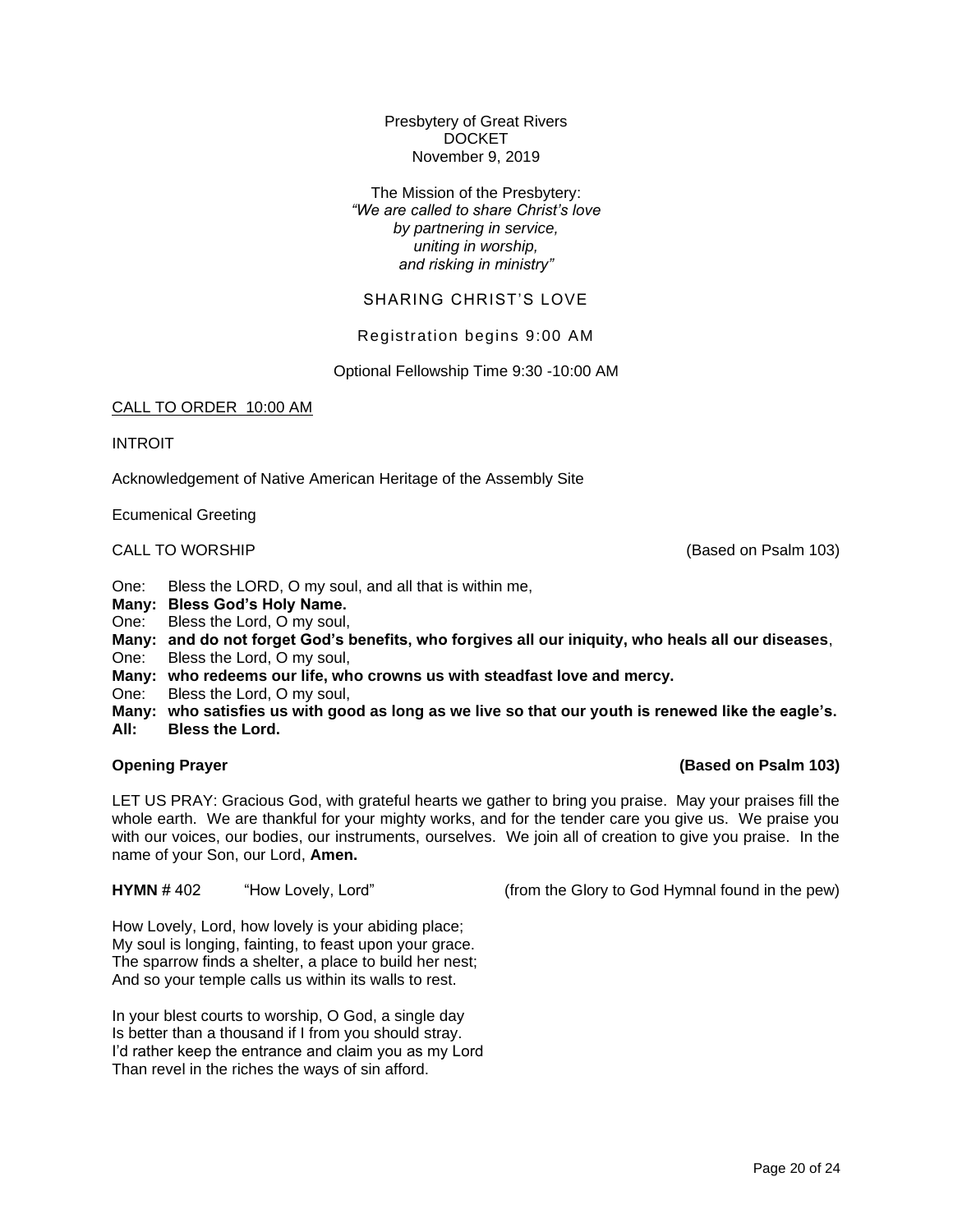A sun and shield forever are you, O Lord Most High; You shower us with blessings; no good will you deny. The saints, your grace receiving, from strength to strength shall go, And from their life shall rivers of blessings overflow.

# **Establish the Roll and Corresponding Members**

- Establish a quorum
- Introduction of new Teaching Elder commissioners
- Introduction of new Ruling Elder Commissioners at tables
- Introduction and seating of Corresponding Members

### **Approval of the Docket**

**Omnibus Motion Computer Computer Computer Computer Computer Computer Computer Computer Computer Computer Computer Computer Computer Computer Computer Computer Computer Computer Computer Computer Computer Computer Computer** Stated Clerk's Reports and Leadership Team Report

PARTNERING IN MISSION

Report from the Presbyterian Mission Agency **Chris Roseland** 

Report of the Nominating Committee (10 minutes) RE Gary Terpstra

UNITING IN WORSHIP 11:15 AM

## CALL TO CONFESSION

Hear the good news of the Gospel. Jesus Christ came to save sinners. We confess in the sure and certain knowledge that God's grace overflowed to us while we were yet sinners. In confidence let us confess our sins before God and one another:

PRAYER OF CONFESSION (unison)

**Gracious God, our sins are too heavy to carry, too real to hide, and too deep to undo. We look at a world undone by strife, torn by violence, separated by hatred. Yet you call us to walk the way of peace.**

**Forgive us, O Lord, for refusing to follow you on this path because the cost is too high, the direction too confusing, the conditions too harsh.**

**Forgive us our complacency. Grant us clarity of vision to see the light, And the strength to walk behind you. In the power of your Spirit we pray, Amen.**

#### ASSURANCE OF PARDON **(from Luke 1)**

One: By the tender mercy of our God, the dawn from on high will break upon us,

- **Many: to give light to those who sit in darkness and in the shadow of death, to guide our feet into the way of peace.**
- One: In the name of Jesus Christ, we are forgiven.
- **Many: Thanks be to God! Amen.**

SUNG RESPONSE # 581 Gloria Patri (from the Glory to God Hymnal found in the pew) *Glory be to the Father; And to the Son and to the Holy Ghost;* 

*As it was in the beginning, it is now and ever shall be; World without end. Amen, Amen.*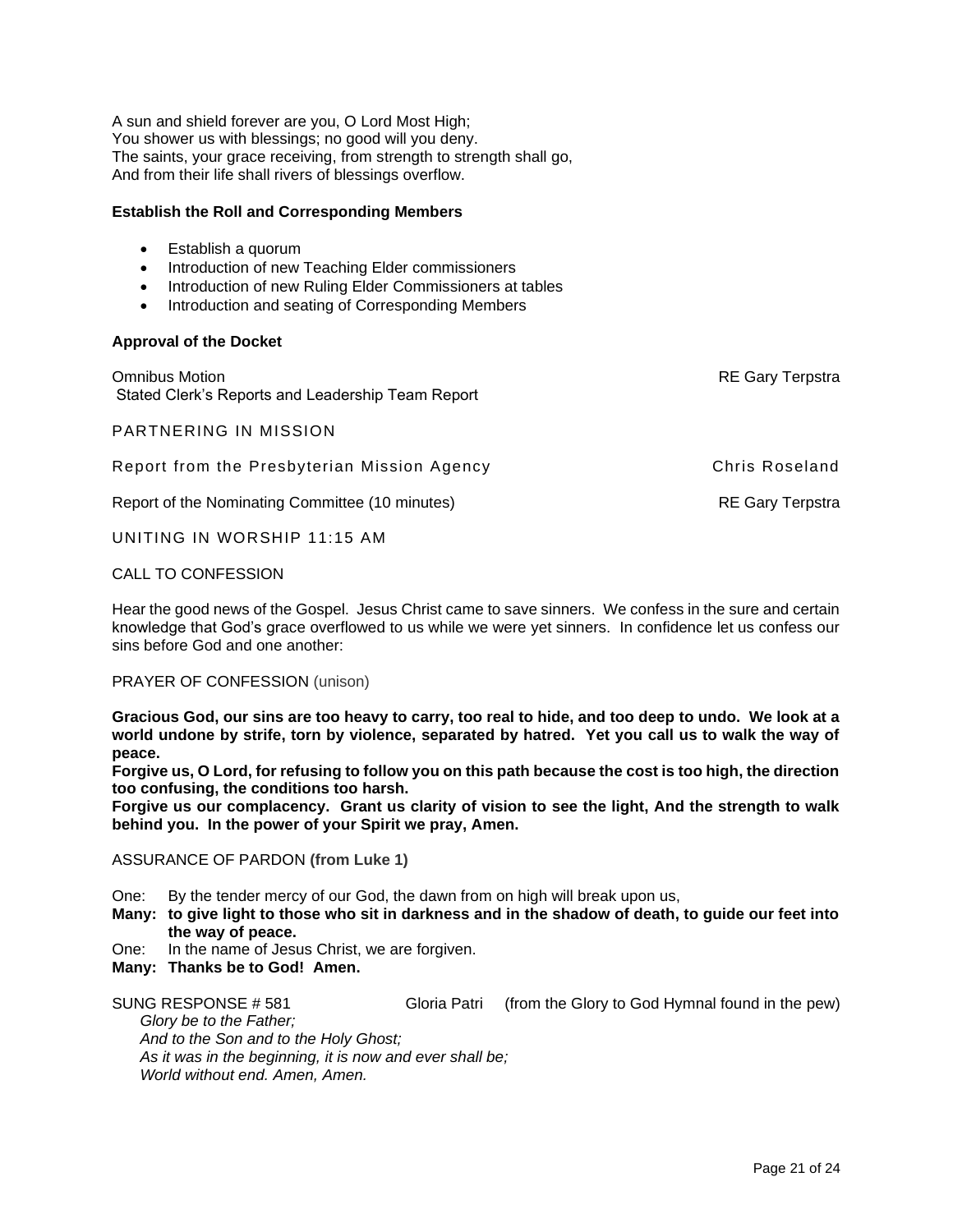THE PEACE

The peace of our Lord Jesus Christ be with you. **And also with you.**

PRAYER OF ILLUMINATION

SCRIPTURE Acts 10:25-34, 44-48

SERMON The Holy Spirit is Loose"

Dr. Timothy L. McGee, Chaplain/Assistant Professor of Religion, Illinois College Rev. Jonathan Warren, First Presbyterian Church, Jacksonville

**HYMN** # 288 Spirit of the Living God" (from the Glory to God Hymnal found in the pew)

Spirit of the living God, fall afresh on me. Spirit of the living God, fall afresh on me. Melt me, mold me, fill me, use me. Spirit of the living God, fall afresh on me. [repeat 2 more times]

CALL TO OFFERING

Sixty Second Sermon Video: "You Are A Child of God" and Introduction to the PC(USA) Peace and Global Witness Special Offering

All things in heaven and earth belong to God, who is coming in glory to reveal a new creation. Let us offer our lives to the Lord.

DOXOLOGY # 607 "
DOXOLOGY # 607 "
DOXOLOGY # 607 (from the Glory to God Hymnal found in the pew)

Praise God from whom all blessings flow; Praise Christ, all people here below; Praise Holy Spirit evermore; Praise Triune God, whom we adore. Amen.

PRAYER OF DEDICATION

One: Most loving and gracious God, we are thankful.

**Many: We are thankful for your grace to us in Jesus Christ,** 

One: for your gift of the church in its global witness,

**Many: for the capacity to give.** 

One: May these gifts help prepare the way of peace in our community around the world.

**All: In Jesus' name we pray. Amen.**

**HYMN** # 37 "Let All Things Now Living" (from the Glory to God Hymnal found in the pew)

Let all things now living a song of thanksgiving

To God our creator triumphantly raise;

Who fashioned and made us, protected and stayed us,

By guiding us on to the end of our days.

God's banners are o'er us; pure light goes before us,

A pillar of fire shining forth in the night

Till shadows have vanished, all fearfulness banished,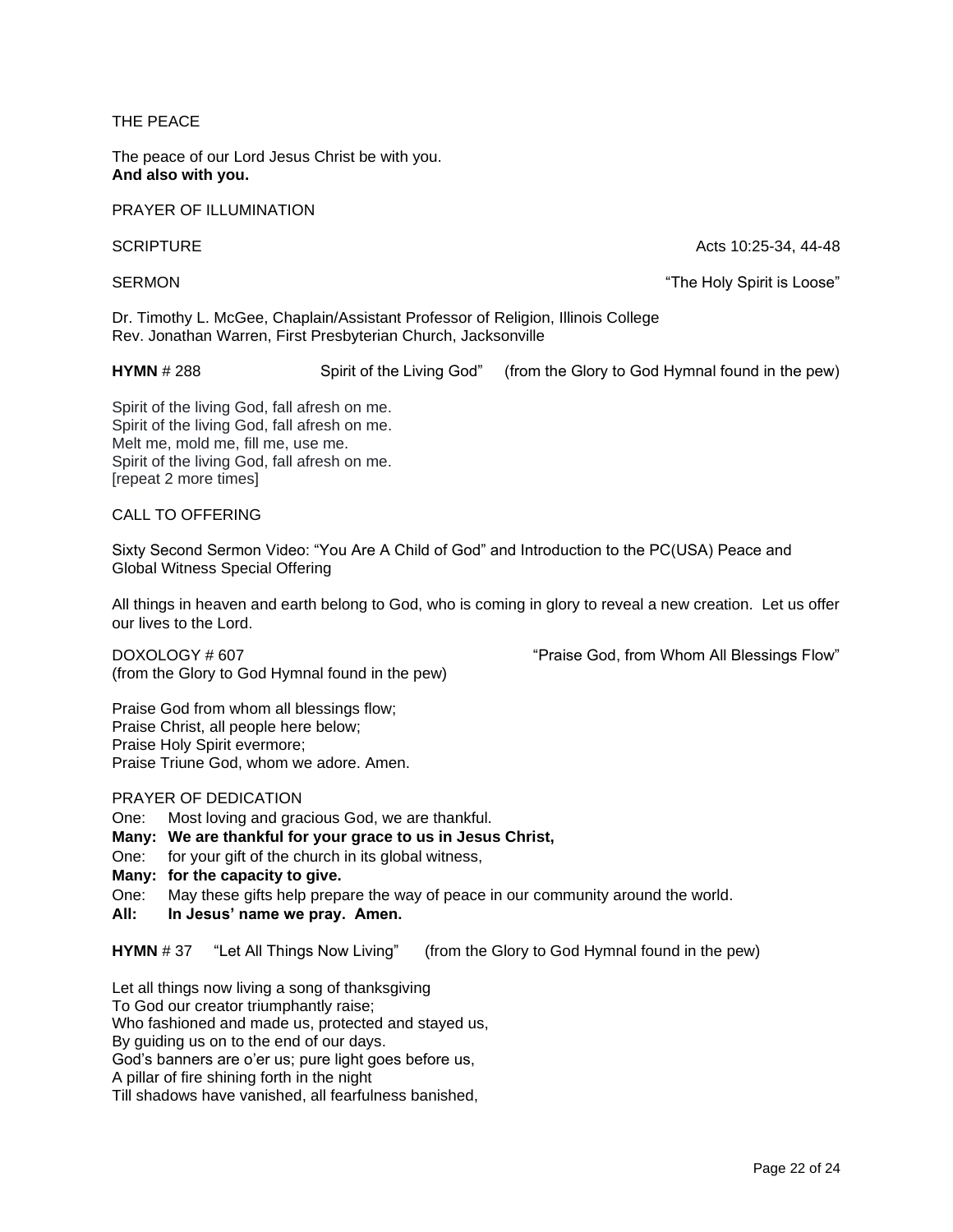As forward we travel from light into light.

By law God enforces, the stars in their courses, The sun in its orbit obediently shine; The hills and the mountains, the rivers and fountains, The depths of the ocean proclaim God divine. We too should be voicing our love and rejoicing; With glad adoration, a song let us raise, Till all things now living unite in thanksgiving: To God in the highest, hosanna and praise!

LUNCH 12:15 PM

#### ANNOUNCEMENTS 1:00 PM

*(This is not a time for formal actions to be made by the assembly.)*

RISKING IN MINISTRY

#### CURRENT BUSINESS 1:15 PM

| Report of the Administration Team (45 minutes)<br>Report of the Treasurer<br>Report of the Personnel Team | <b>RE Julio Garcia</b><br><b>RE Treasurer Bill Strawbridge</b><br>TE Ann Elyse Van Winkle |
|-----------------------------------------------------------------------------------------------------------|-------------------------------------------------------------------------------------------|
| Report from the Cooksville Administrative Commission (5 minutes)                                          | <b>MWS Drew Nagle</b>                                                                     |
| Report of the Bills and Overtures Committee (15 minutes)                                                  | <b>RE Garry Terpstra</b>                                                                  |
| Report of the Committee on Ministry (45 minutes)                                                          | <b>RE Kathie Whitson</b>                                                                  |
| Report of the Visioning Team (12 minutes)                                                                 | MWS Jonathan Warren                                                                       |
| Report of the Lead Presbyter for Transformation (10 minutes)                                              | MWS Ryan Landino                                                                          |
| Report of the Moderator (3 minutes)                                                                       | <b>RE Gary Terpstra</b>                                                                   |
| <b>Celebration of the Life of the Presbytery</b>                                                          |                                                                                           |

Presentation of Ordination and Retirement Certificates

Acknowledgement of Departing Team Leadership

Installation of Moderator and Moderator Elect for 2019

**HYMN #** 69 "I am Lord of Sea and Sky" (from the Glory to God Hymnal found in the pew)

I, the Lord of sea and sky, I have heard my people cry. All who dwell in dark and sin my hand will save. I, who made the stars of night, I will make their darkness bright. Who will bear my light to them? Whom shall I send?

*Refrain* Here I am, Lord. Is it I, Lord? I have heard you calling in the night. I will go, Lord, if you lead me.